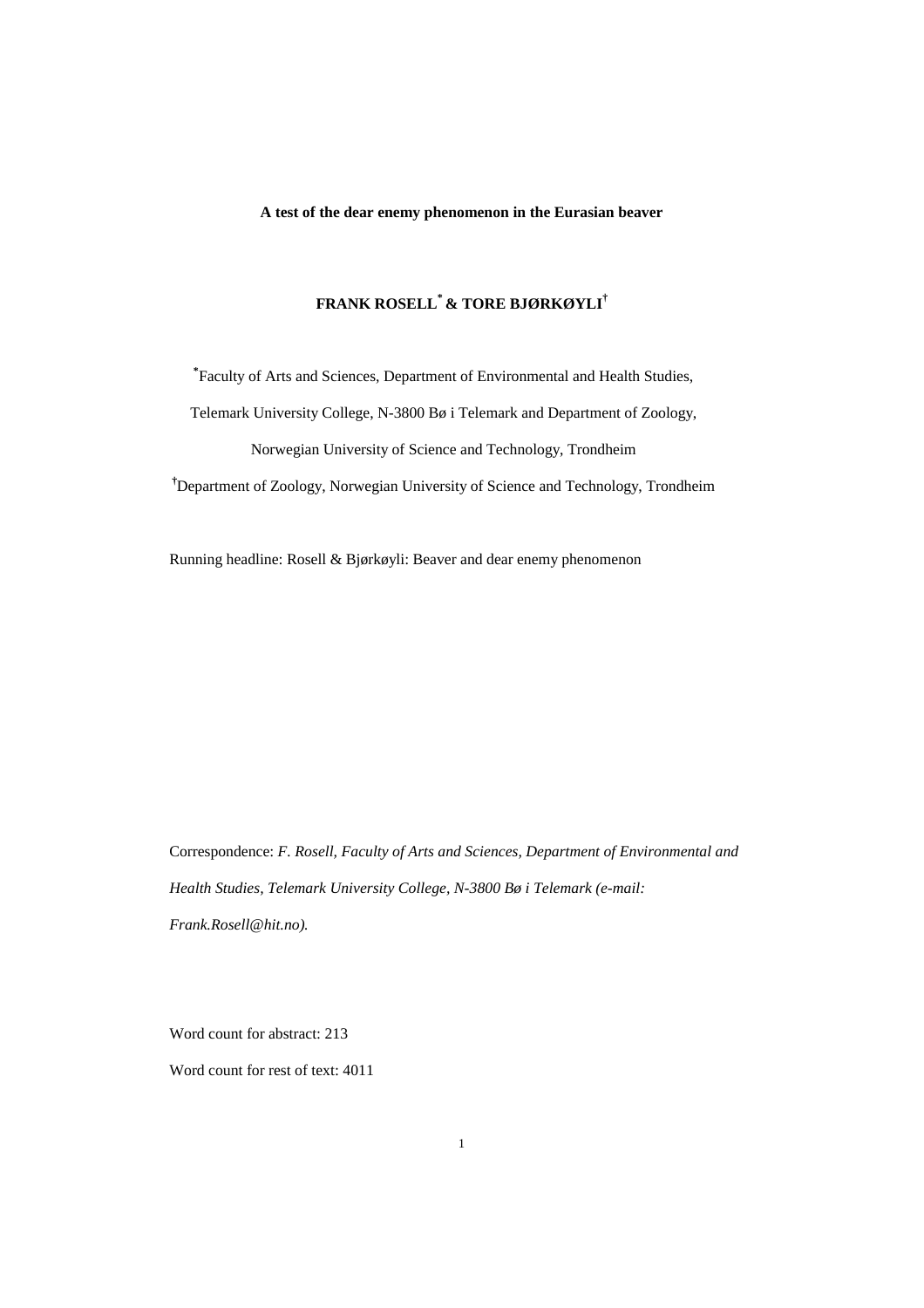We tested the hypothesis that Eurasian beavers (*Castor fiber*) exhibit the dear enemy phenomenon, i.e. respond less aggressively to intrusions by their territorial neighbours than intrusions by non-territorial floaters (strangers). This ability could be advantageous in facilitating differential treatment of wandering strangers versus established neighbours. Territorial beavers were presented with scent from neighbouring and stranger adult males. Thirty-nine different active beaver families, 18 in 1998 and 21 in 1999, were presented with a two-way choice between two pairs of experimental scent mounds (ESMs); mounds with castoreum from a neighbour and a stranger, and mounds with anal gland secretion (AGS) from a neighbour and a stranger. Direct observations of the families during evenings showed that: (1) beavers sniffed both castoreum and AGS from a stranger significantly longer than from a neighbour, and (2) beavers aggressively responded (time standing on the mound on hind feet, pawing and/or overmarking) significantly longer to castoreum, but not to AGS, from a stranger than from a neighbour. When ESMs were allowed to remain overnight and the response measured the following morning, beavers responded significantly stronger to both castoreum and AGS from a stranger. These findings indicate that Eurasian beavers can use scent to discriminate between neighbours and strangers, thereby supporting existence of the dear enemy phenomenon in this species.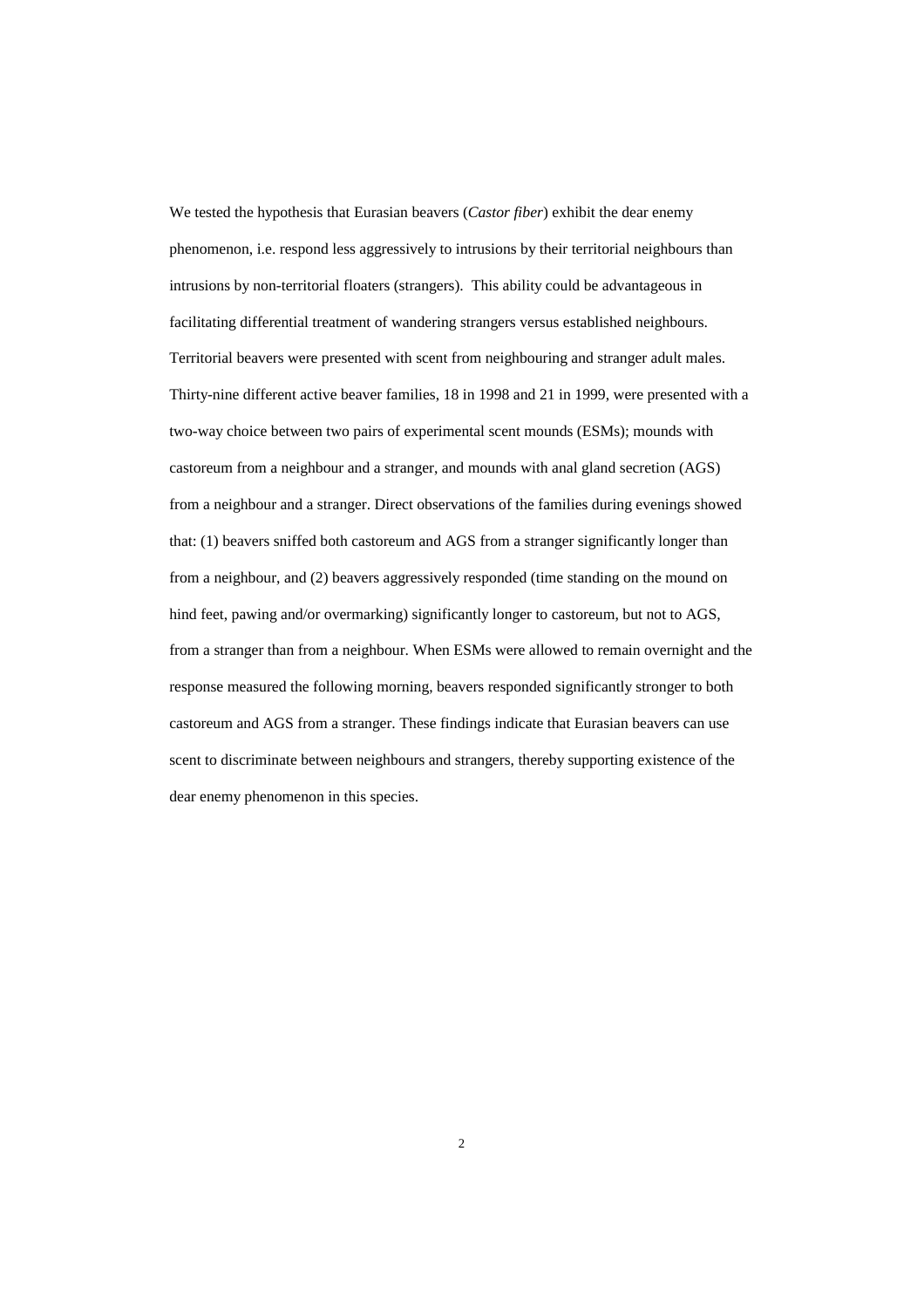A territory is an area defended by a group or individual (Davies & Houston 1984). Territoriality is observed when the benefits gained from exclusive access to limited resources exceed the costs of defence (Brown 1964). One mechanism by which individuals may reduce defence costs is to reduce aggression towards familiar occupants of neighbouring territories, known as the dear enemy phenomenon (Fisher 1954; Temeles 1994). Once territorial boundaries have been established, a territorial neighbour poses less threat to an individual's territory and an aggressive response to its display adds costs to territorial defence. Nonterritorial floaters (strangers), however, would pose a greater threat and a heightened aggressive response might be worth the cost of time and energy expended (Jaeger 1981; Temeles 1994).

Both the Eurasian (*Castor fiber*) and North American beaver (*C. canadensis*) are strongly territorial and aggressive encounters are not uncommon (Novak 1987; Nolet & Rosell 1994). Beavers usually live in families consisting of an adult pair, kits, yearlings and sometimes 2-year-olds, and mark their territories by depositing castoreum and/or anal gland secretion (AGS) on small piles of mud, sticks and grass (scent mounds) close to the water's edge (Wilsson 1971; Novak 1987; Rosell & Bergan 1998). They are monogamous, which is rare among Rodentia, non-dimorphic and a family can occupy the same lodge for many years (Wilsson 1971; Novak 1987).

In a review of neighbour-stranger discrimination studies in a variety of taxa (mammals, birds, reptiles, amphibians and insects) Temeles (1994) found that the dear enemy phenomenon occurred primarily in species with territories that contain both the breeding site and food supply ('multi-purpose/breeding' territory), but rarely in species with feeding territories or very small breeding territories. Beavers typically occupy this 'multi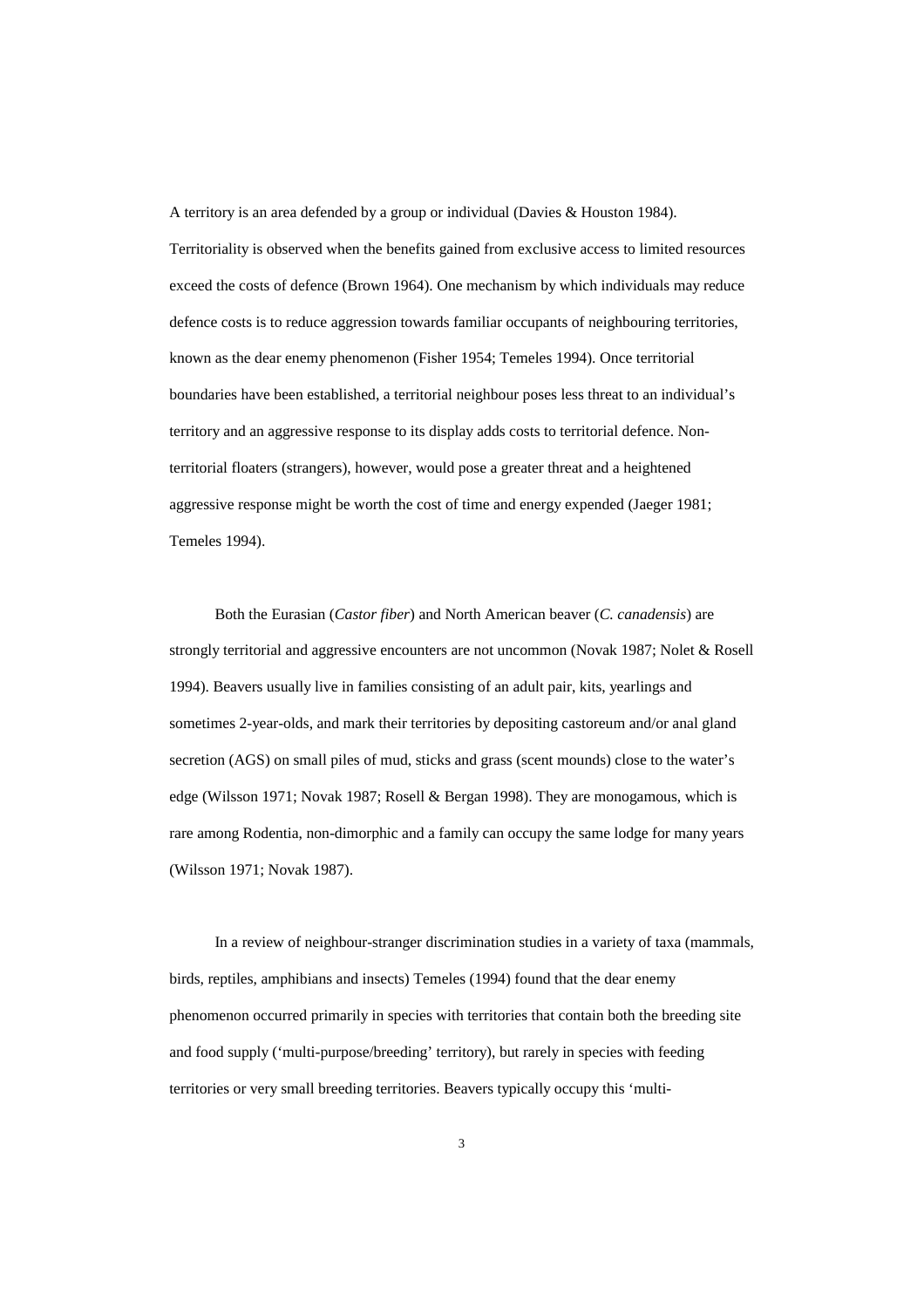purpose/breeding' territory. However, only 10 of 55 species reviewed by Temeles (1994) were mammals and only two (3.3%) of the studies used olfactory stimuli (Mertl 1977; Ferkin 1988). For five (50%) of the mammal species the tests where conducted on neutral arenas. Fox & Baird (1992) concluded that neutral arenas do not replicate the cost-benefit relationship that favours territory defence and that this design does not adequately test for the dear enemy phenomenon. Therefore, further work with mammals should employ tests performed in the field or at least under conditions that closely reflect the field because these are the conditions under which territoriality is adaptive.

Other than increased visitation to experimental scent mounds (ESMs) marked with stranger castoreum, Schulte (1993, 1998) found little support for the dear enemy phenomenon in the North American beaver and concluded that further work is needed to clarify this issue. However, in Schulte's study area the distance between neighbouring sites averaged 0.95 km  $\pm$  $0.47$  SD ( $N=12$ ) and there was always a unoccupied stretch of stream between territories. It may be more important and easier to discriminate neighbours from strangers in areas where territories are located close together, and where frequent contact between neighbours occurs, than in areas were relatively large distances between territories exist. Therefore, beavers living in areas with adjacent territories should show a clear dear enemy phenomenon. The role of neighbour interactions in the territorial behaviour of monogamous, crepuscular and nocturnal mammals is not well known. The long-term occupancy of a territory by beavers implies that neighbour recognition and tolerance are beneficial to maintaining territorial claims.

Our study tested the idea that the Eurasian beaver exhibits the dear enemy phenomenon. We hypothesised that Eurasian beavers would show a longer and stronger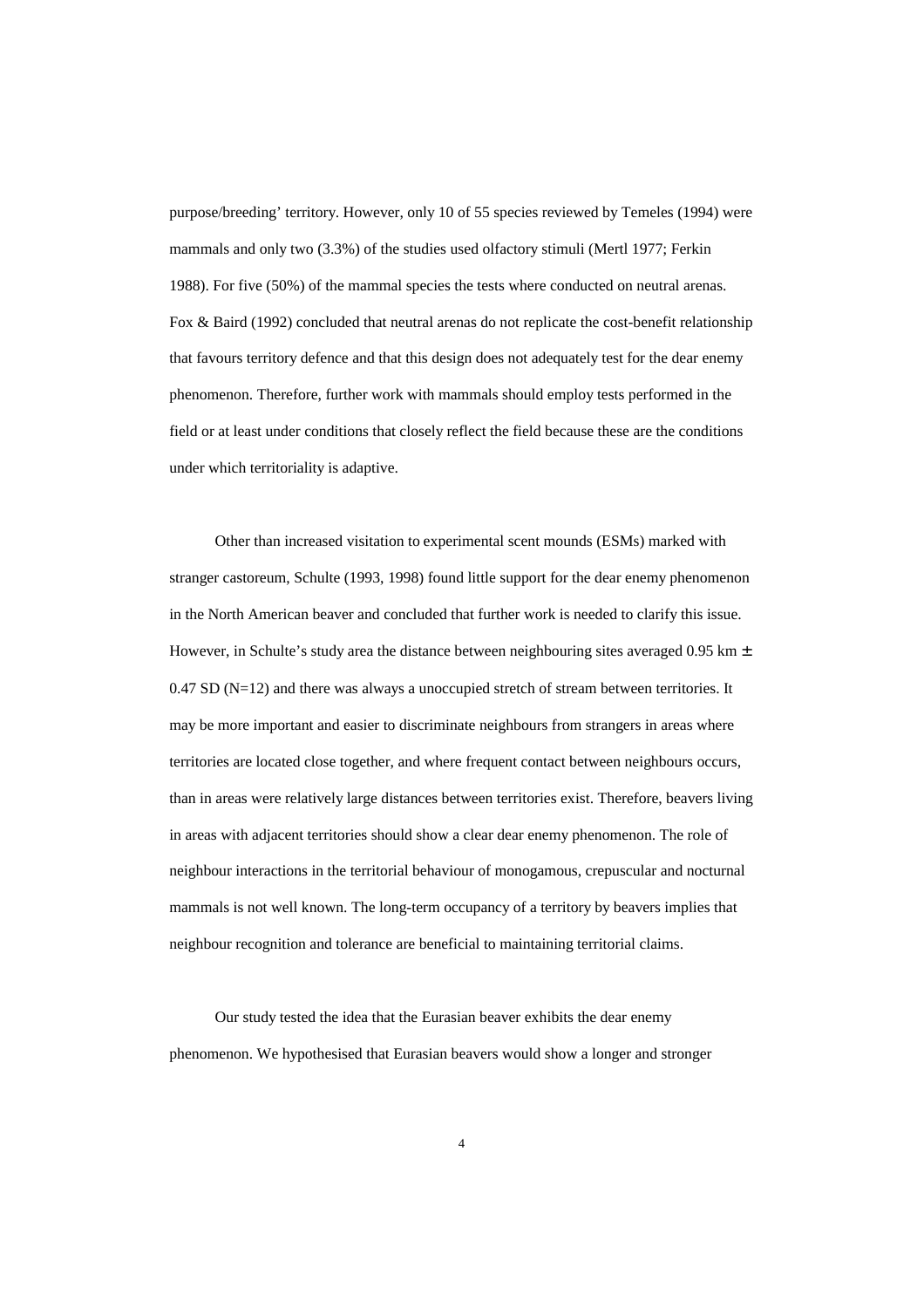response toward scent (castoreum and AGS) from wandering strangers compared to scent from territorial neighbours.

### **METHODS**

#### **Study Area and Study Animals**

The study was conducted in 1998 (25 March-31 August), and in 1999 (10 April-23 September) at the Bø, Lunde, and Saua rivers  $(59°17' - 25^{\circ}N, 09°04' - 17^{\circ}E)$  in southeastern Norway. The rivers have been inhabited by beavers since the 1920s (Olstad 1937) and despite annual harvesting colony density was believed to be near maximum. Colony density in 1998 on the Bø, Lunde and Saua rivers was 0.64, 1.4 and 0.53 colonies/km stream respectively (Rosell & Hovde 2001, Rosell & Sundsdal 2001). Beaver sites were surveyed for activity in spring prior to the bioassays. Thirty-nine different active beaver families (18 in 1998 and 21 in 1999) with two or more adult individuals  $(\geq 15 \text{ kg})$  were used during the study. The number of animals in each family, many of which were eartagged, was determined by direct counts using light-sensitive binoculars from the riverbank, a canoe, or boat at dawn and dusk, and on many occasions before and during the field bioassay. Mean family size was  $\overline{X}$  ±SD=3.6±2.1 (N=18, Range=2-9) in 1998 and  $\overline{X}$  ±SD=3.8±1.7 (N=21, Range=2-8) in 1999. The territorial boundaries were drawn on the basis of the location of scent mound concentrations (Rosell & Nolet 1997; Rosell et al. 1998) and from regular sight observations of animals moving up- and downstream of the lodge throughout the study period (Rosell et al. 1998). Two families used in this study had three immediate neighbours (two upstream and one downstream), and two had only one close neighbour downstream. The rest of the families had two neighbours, one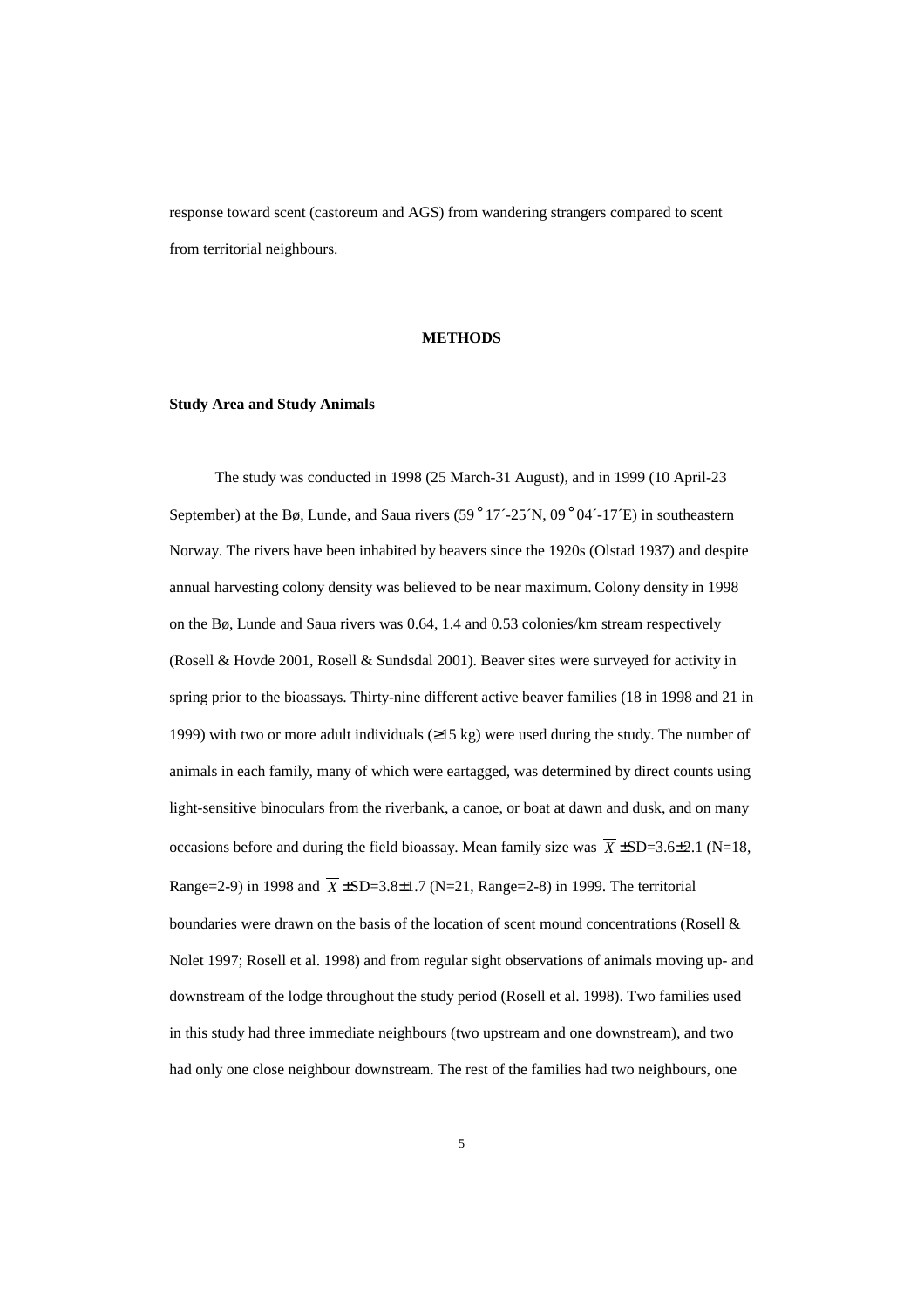upstream and one downstream. All territories were adjacent, with no unoccupied stretches of stream separating them.

We live-trapped beavers using Hancock and Bailey live-traps baited with aspen twigs, or at night with landing nets (Rosell & Hovde 2001). The live-trapping was under licence of the Norwegian Experimental Animal Board and the Norwegian Directorate for Nature Management. All captured beavers were handled in a cloth sack with no sedative. Their ears were tagged with numbered plastic eartags (Dalton Continental B. V., the Netherlands) and/or monel metal tags (National Band and Tag Co., Kentucky, USA). All beavers were weighed and assigned to age classes based on body weight: kits (< 12 months, <10 kg), yearlings (12- 24 months, 10-15 kg) and adults ( $\geq$  24 months,  $\geq$  15 kg) (Rosell & Pedersen 1999; Parker et al. 2001).

### **Scent donors and collection of Scent Samples**

We collected scent samples from 42 adult males ( $\overline{X}$  weight  $\pm$ SD=20.3 $\pm$ 2.6kg, Range=15.2-26.0kg). We designated samples collected from animals in territories next to the experimental animals as territorial neighbours, and animals from other watersheds located > 20 km away as wandering strangers. We assumed that the strangers were unknown to the territorial beavers and not closely genetically related to the families used in the field experiments.

We collected scent from animals killed by hunters between 10 April and 9 May 1998  $(n = 8)$  and 24 March and 26 April 1999  $(n = 5)$ . We opened the castor sacs with a surgical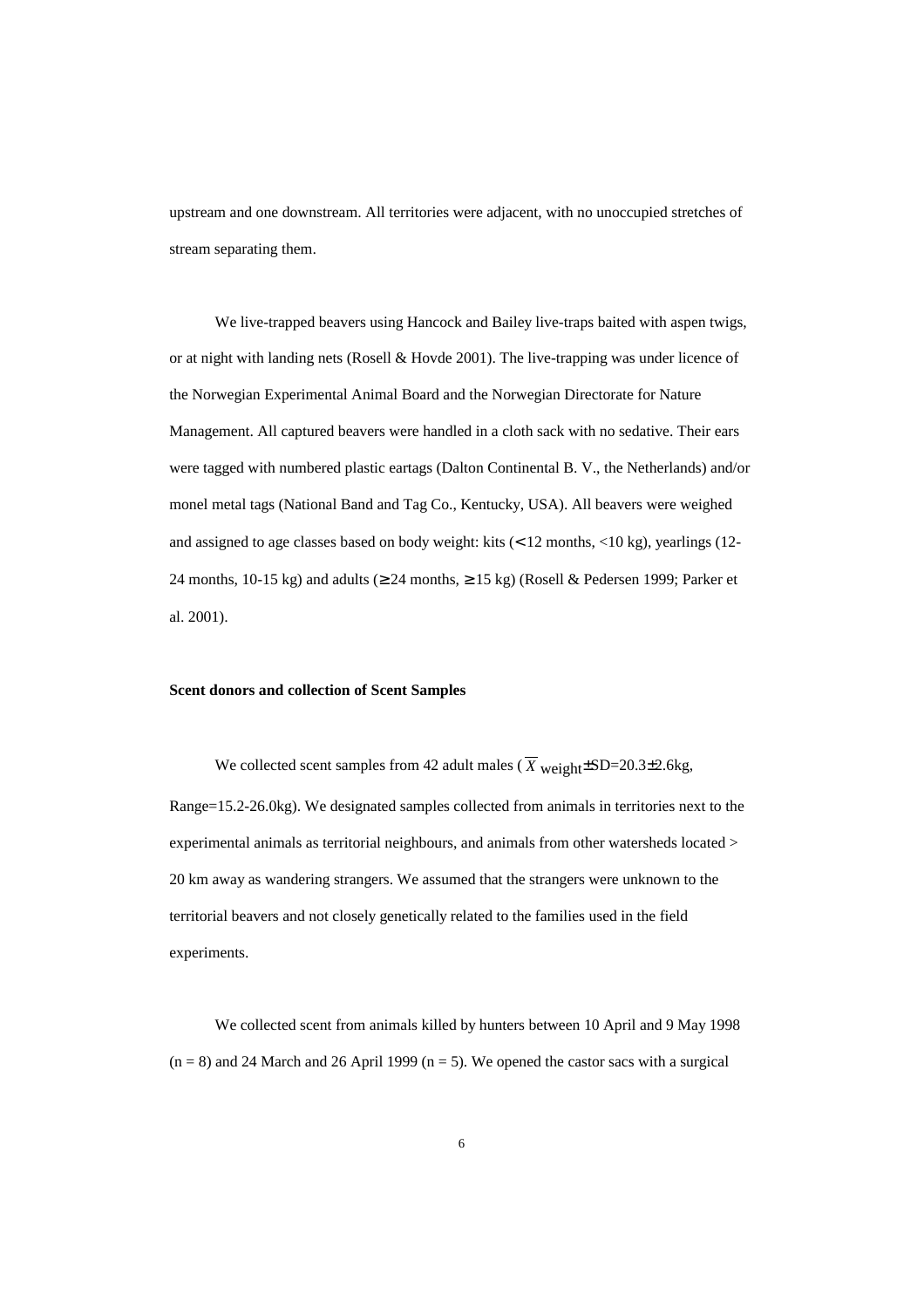blade and scraped the castoreum from the inside surface with a metal scapula. AGS was collected from the glands by cutting off the last 2-3 mm of the papillae and squeezing out the secretion (Rosell & Sun 1999; Rosell et al. 2000). The dead animals were sexed by checking for the presence or absence of the os penis (Osborn 1955).

We live-trapped the remaining 29 scent donors between 25 March and 15 August 1998  $(n = 15)$  and 31 March and 23 September 1999  $(n = 14)$ . Of the 29 beavers live captured and used as donors, 26 (89.7%) were observed in their respective territories on one or several of the capture trips or during direct observations. Before collecting the scent samples, the rectum was evacuated and the cloaca area rinsed with distilled water. The papillae of the anal gland were pushed out separately and the AGS squeezed out. To collect the castoreum the abdominal region was first massaged by hand. A gentle rolling motion oriented downward from the urinary bladder towards the cloaca and over the castor sacs released castoreum (Schulte 1998). We sexed the live-trapped beavers by the colour and viscosity of AGS (Rosell & Sun 1999). After the sample collection, the beavers were released near the capture site.

All samples were placed in glass vials and stored at  $-20^{\circ}$ C until use. For each bioassay, castoreum and AGS from the same individual were used. We used scent from neighbours and strangers of similar characteristics for each bioassay, i.e. animals of similar weight (<three kg difference), similar time from collection to freezing of scent samples (>five h or <five h) and similar season of scent collection (<one month difference).

### **Experimental Design**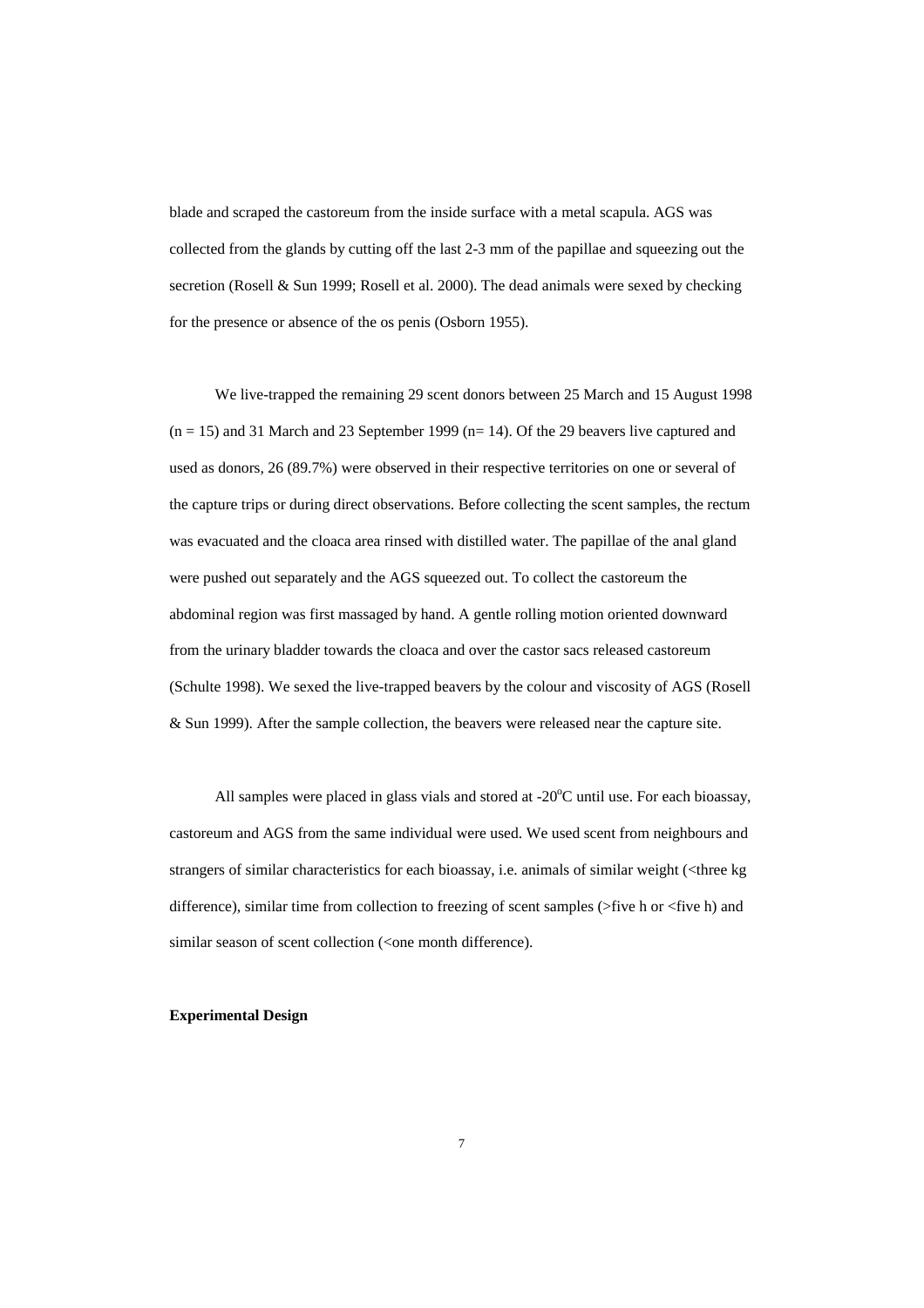Four types of ESMs, castoreum from a neighbour (C-N) and a stranger (C-S) and AGS from a neighbour (A-N) and a stranger (A-S) were constructed inside each territory. A C-N/C-S pair was placed on one side of the lodge and an A-N/A-S pair on the other. The ESMs of each pair were placed 30 cm apart, and within 50 cm of the water's edge (Fig. 1). The ESMs were constructed where the beavers easily could make a land visit (walk onto land). This made it possible to compare beaver's response to C-N versus C-S and A-N versus A-S, i.e. each family was simultaneously exposed to two different two-sample choice tests (see also Sun & Müller-Schwarze 1997). Placement of the ESMs (C-N, C-S, A-N, A-S) were organised randomly by lot on each trial to control for side preference, and each beaver family was tested only once.

#### **Figure 1 near here**

We wore clean plastic gloves to prevent contamination with human odour and scraped a handful of mud and debris from the bottom of the stream or from land when constructing the ESMs. We used a canoe or walked along the bank to the site where the ESMs were constructed. Each ESM was approximately 15 cm wide and 10 cm high. The 30 cm distance between the two scent mounds was to ensure that once a beaver responded to one of them, it would also have an equal opportunity to respond to the other, hence between-treatment effect could be compared (Sun & Müller-Schwarze 1997).

We used a plastic bottle cap (2.5 cm top diameter, 1.2 cm high) in each ESM to hold 0.25 ml of scent material and to control the evaporation surface area (Schulte 1998). The bottle cap was placed in the centre of the ESM with the surface of the top even with the surface of the mound. For each trial, scent was set out 30-60 min before the beavers usually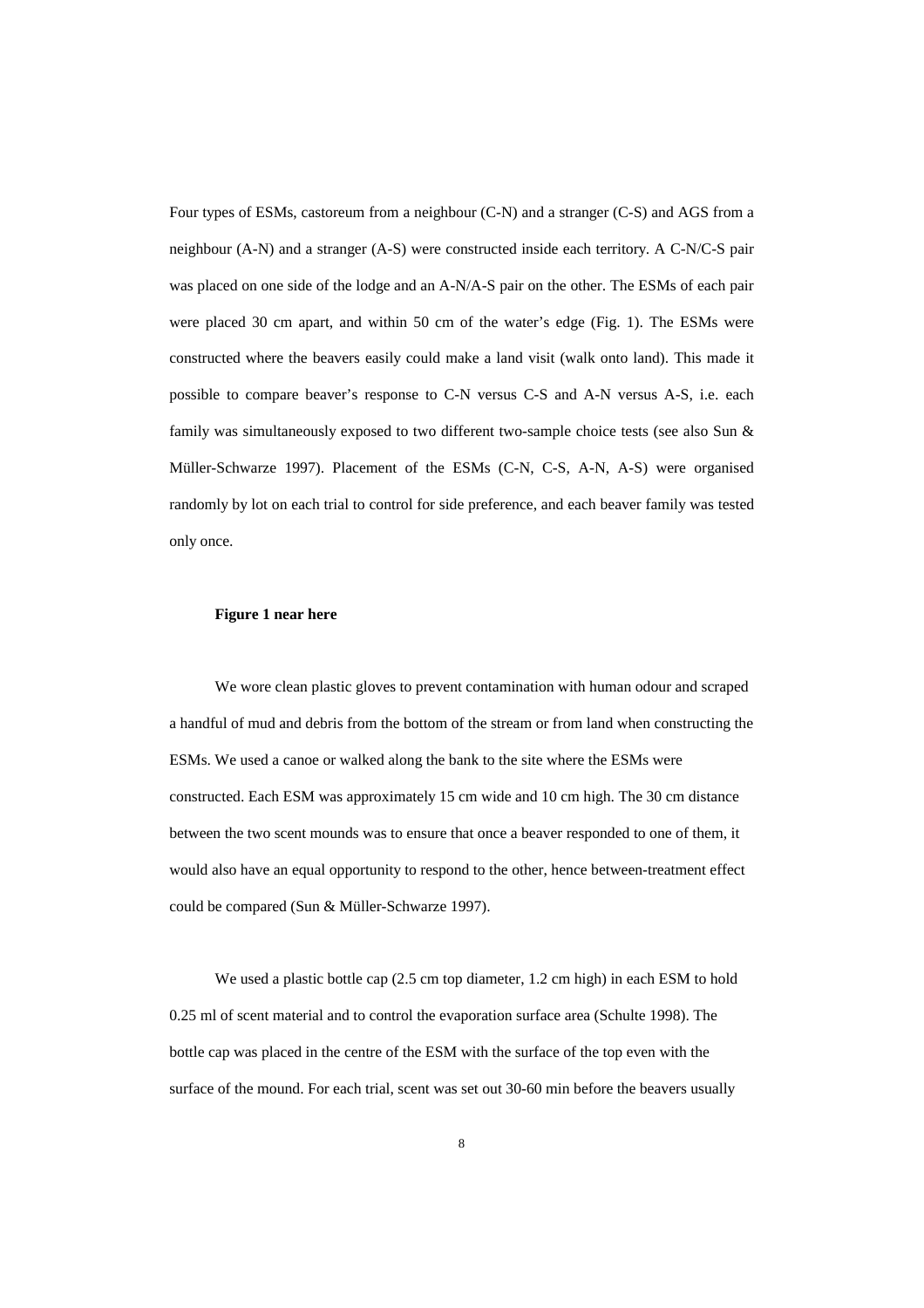emerged from the lodge in the evening (1800-2000 hours). The observation period ended when fading daylight prevented further observations. If no beavers were observed during the evening trial before it became dark, we usually terminated the trial, removed the ESMs and tried again on another evening (only done in 1999).

#### **Measures of Response**

### Direct Observations

An observer with binoculars down-wind on the opposite bank recorded on a dictaphone the duration in seconds of three response patterns to ESMs (to C-N and C-S and/or to A-N and A-S): 1) the first land visit to the ESM, i.e. from the moment the beaver walked onto land within a radius of approximately 0.5 m from the ESMs to when it returned to the water, 2) sniffing (on land, and directed towards and within approximately 5 cm of the ESM) and 3) the 'aggressive response', i.e. standing on the ESM on its hind feet, pawing and/or overmarking (putting a pile of mud either at the side or on top of the ESM and then marking it with castoreum and/or AGS) (Sun & Müller-Schwarze 1997; Rosell et al. 2000). Sniff duration was used as a measure of the time required by beavers to identify the scents. The 'aggressive response' duration indicated how strong an agonistic behaviour the ESMs triggered. We included only the responses of the first beaver in our analyses because physical damage to the scent mounds (pawed, flattened or obliterated) may cause some carry-over biases in the following responses by the same or other beavers (Sun & Müller-Schwarze 1997).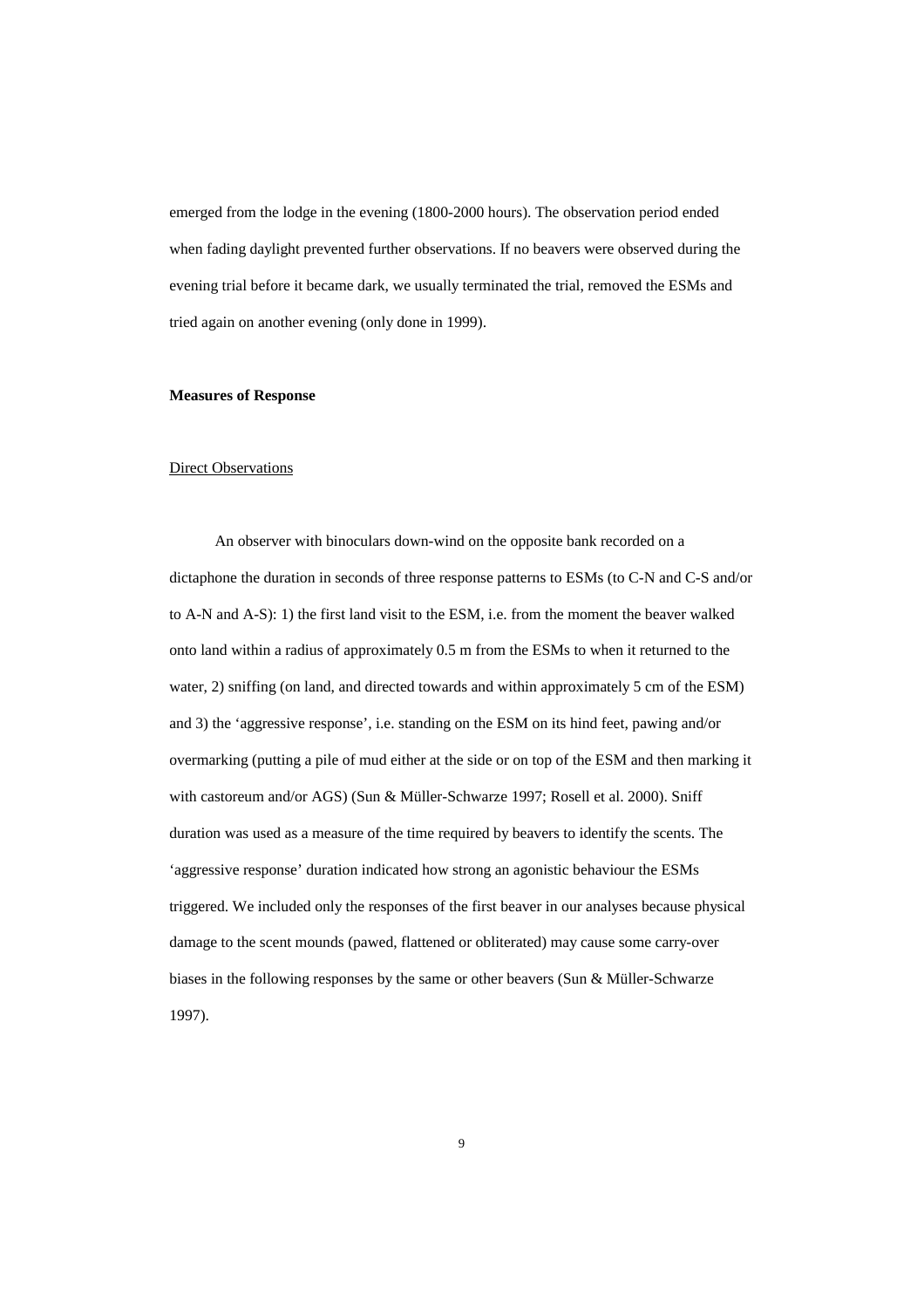### **Overnight Activity**

We also ranked the overnight response by checking the ESMs the following morning (Table 1). Since beavers live in family units, different members of a family may respond to ESMs sequentially at different times during the same night (Schulte 1993, Sun & Müller-Schwarze 1998). Therefore we checked and ranked the response result overnight to characterize the intensity of the collective beaver family response (Table 1). When beavers scent marked over ESMs and/or close by on self-constructed scent mounds (which could occur independent of ESM status) we gave the respective ESM an additional index value of 1, i.e. the maximum score could be 7 (Table 1). After measuring the response intensity of the ESMs the following morning they were completely removed. Activity at the ESMs that could be attributed to other mammal species such as mink (*Mustela vison*) was not observed.

#### **Table 1 near here**

### **Data Analysis**

The data did not fit assumptions of distribution and homogeneity of variance for parametric analysis (Sokal & Rohlf 1995) and we therefore used nonparametric statistics in accordance with Siegel & Castellan (1988). We used Wilcoxon signed-ranks test for matched samples to compare the response time (sniffing and aggressive response) and rank index value (overnight response) between neighbour and stranger ESMs. We checked for differences in response to scent for between-subject effects (castoreum versus AGS) by using a Mann-Whitney U-test for independent samples. We chose to present mean values and their standard deviations (SD), although all statistical tests were nonparametric, which entails comparing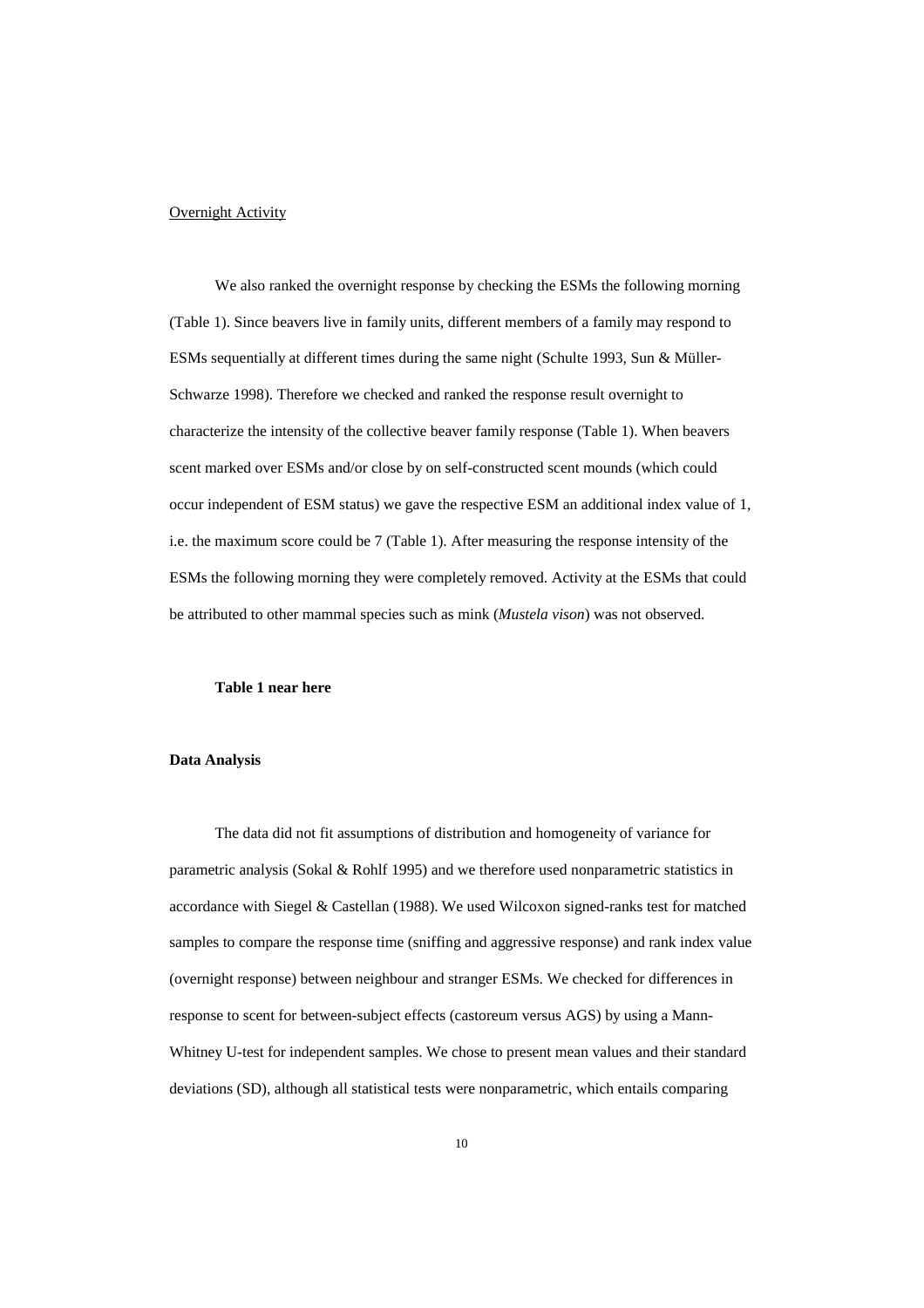medians. The data from the two years were combined because no significant differences in any of the measures of response were found for the different ESMs between the two years. We also combined the data from the dead and live captured beavers because no significant differences were found between the results for the two groups. Tied observations were dropped from the analysis (Siegel & Castellan 1988). Since our hypothesis predicted that beavers would show reduced territorial behaviour to neighbours compared to strangers, these tests were one-tailed (Siegel & Castellan 1988). All other tests were two-tailed and a probability level  $\ddot{\text{O}}0.05$  was considered significant. Data analyses were performed with the statistical package SPSS version 10.0.

### **RESULTS**

#### **Responses to Neighbours versus Strangers**

Beavers spent significantly more time sniffing C-S compared to C-N (Z=-2.4, N=17,  $P=0.001$ ) and A-S compared to A-N (Z=-2.3, N=21, P=0.010) (Table 2). Beavers aggressively responded significantly longer to C-S than to C-N  $(Z=2.3, N=16, P=0.010)$ . However, no significant difference in aggressive response duration was found between A-S and A-N (Z=- 1.0, N=19, P=0.172). Overnight, beavers responded significantly stronger to C-S compared to C-N (Z=-1.7, N=21, P=0.044), and A-S compared to A-N (Z=-3.1, N=28, P=0.001).

### **Table 2 near here**

**Responses to Castoreum versus AGS**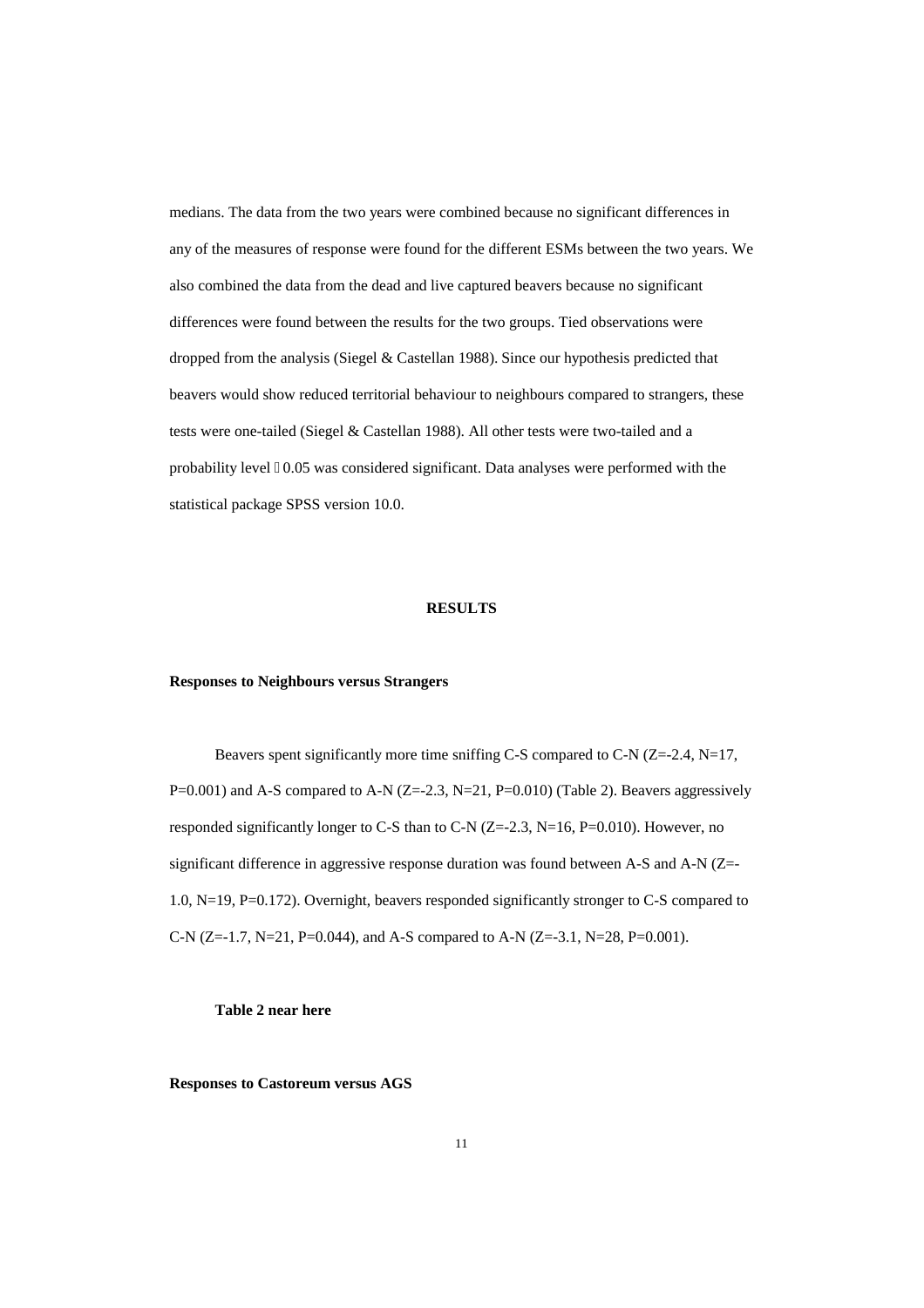Land visits to the two castoreum ESMs (C-S and C-N) had an average duration of 72.1 seconds (N=16, SD=44.9), which was not significantly longer than to AGS ESMs  $(\overline{X} \pm SD=49.3\pm30.6, N=19)$  (Z=-1.6, P=0.117). Beavers made the first land visits to castoreum between 1950hour and 2336hour, and between 1954hour and 2343hour for AGS. On average they did not visit the ESMs with castoreum significantly earlier than those with AGS  $(\overline{X} \pm SD = 21.32h\pm 71m$ in;  $\overline{X} \pm SD = 22.00h\pm 64m$ in, respectively) (Z=-1.3, P=0.182).

No significant difference in sniffing time was found between C-N and A-N (Z=-0.7, P=0.490), or C-S and A-S (Z=-1.0, P=0.317). Beavers did not aggressively respond longer to C-N than to A-N ( $Z=-0.3$ ,  $P=0.804$ ) or to C-S compared to A-S ( $Z=-1.3$ ,  $P=0.204$ ). Beavers responded significantly stronger to C-N overnight compared to A-N (Z=-3.4, P=0.001) but not significantly stronger to C-S compared to A-S overnight (Z=-1.4, P=0.168).

### **Responses of Different Age-Classes and Sexes**

All responses during the evening observations were by adult beavers, except in one family where a two year-old responded to the ESMs with AGS (sniffed 27s on A-N and 16s on A-S, and responded aggressively only to A-N (10s)). It was difficult to identify the beaver eartags correctly and many unmarked beavers also responded to the ESMs. We therefore managed to determine the sex of only 15 beavers (N=8 males, N=7 females) in 13 families. No clear sex difference was observed, though further statistical comparisons were not conducted due to small sample sizes.

### **DISCUSSION**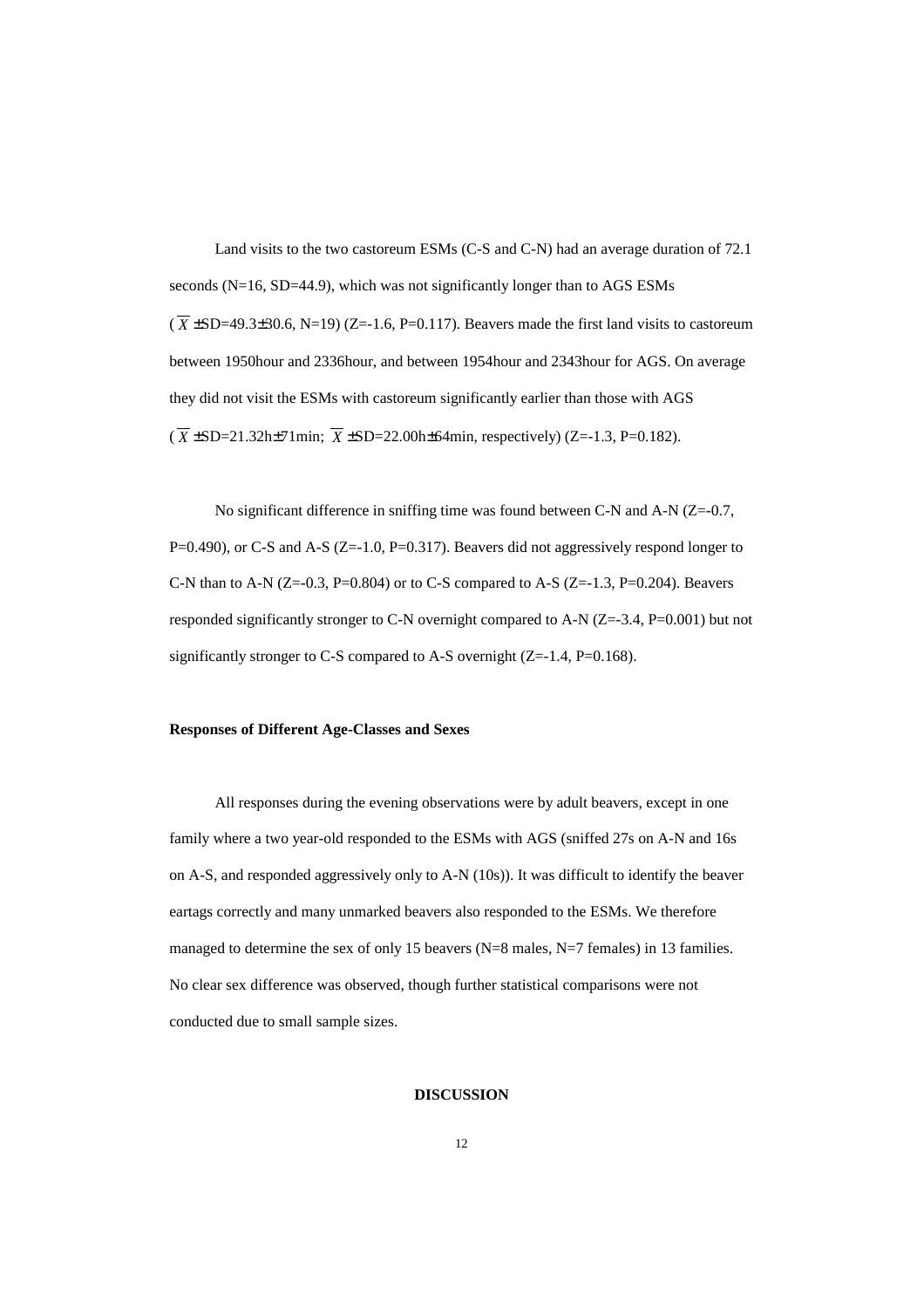The results indicate that Eurasian beavers respond significantly longer and stronger both to castoreum and AGS from strangers than from neighbours. These findings indicate that the neighbour scent was more familiar to the territorial beavers, and that beavers showed a stronger agonistic behaviour to scent from strangers. This strongly supports the hypothesis that beavers exhibit the dear enemy phenomenon, and is consistent with the general hypothesis that on multi-purpose breeding territories, a territorial owner's potential losses to strangers is higher than to neighbours (Temeles 1994). Because of some spatio-temporal overlap between territorial neighbours, social conflict by repeated physical aggression would be costly in time and energy and should be avoided (Maynard Smith & Parker 1976). The dear enemy phenomenon should be particularly prevalent among species that can inflict serious injuries during escalated contests, injuries that could significantly lower the future fitness of one or both contestants (Jaeger 1981). Beavers are highly aggressive and contests may lead to serious injuries or even death (Novak 1987).

The most efficient behaviour for a monogamous species occupying a territory for many years is to recognise neighbours and tolerate their presence in closer proximity, but to be less tolerant to strangers. Animals that associate regularly and are equally likely to win or lose in a conflict can have stable, long-term relationships based on mutual avoidance (Randall 1989). The dear enemy phenomenon in beavers is most likely an evolutionary response to the high cost and low payoff of escalated aggression between territorial neighbours (see also Jaeger 1981). Beavers in our study area presumably learn the identity of their neighbours by repeated exposure to them and their scent marks at the edges of territories (see Rosell & Bergan 1998; Rosell et al. 1998). Schulte (1998) found weak evidence of the dear enemy phenomenon in the North American beaver. However, on that study area there were always unoccupied stretches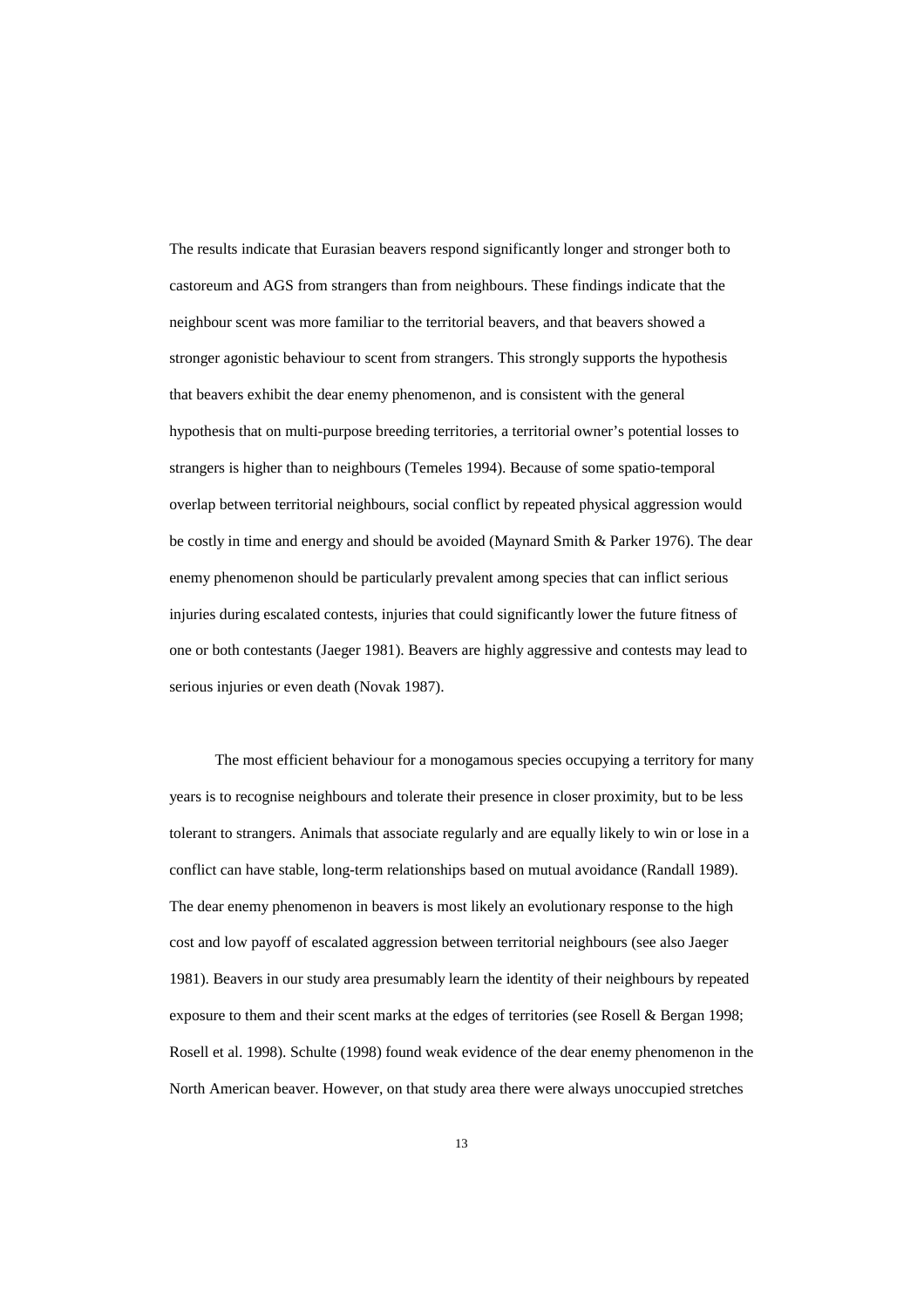of stream between territories indicating less contact between neighbours and a reduced potential for learning their identity. Consequently, in Schulte's study, neighbours may have been regarded as strangers since the contact between neighbours and their scent marks may have been relatively rare. Indeed, a criterion in Temeles' (1994) review of the dear enemy phenomenon was to only include studies where neighbouring territories directly abut each other.

Sun & Müller-Schwarze (1997) concluded that North American beavers use AGS to discriminate between unfamiliar sibling and unfamiliar non-relatives, but not castoreum. However, Schulte (1998) found that North American beavers discriminated among castoreum from family and non-family adult males. Therefore, both Schulte's (1998) and our findings suggest that castoreum, as well as AGS, contains information about familiarity, though no chemical analyses, as yet, have documented this.

Another possible explanation for why territory residents are less aggressive toward neighbours compared to strangers is that they might be exhibiting kin recognition. Sun et al. (2000) showed that two- and three-year-old female and male beavers dispersed on average 10 km and 3.5 km, respectively, from their natal families, in a high density population of North American beavers. This indicates that beavers, especially males, may disperse shorter distances and establish territories at the nearest available site. In this manner beavers may decrease their future defence costs by settling next to their natal area (Sun et al. 2000). In a study of the Eurasian beaver, Nolet & Rosell (1994) found that information about vacant territories was apparently rapidly available to nearby individuals. As a consequence, not only the familiarity but also the genealogical relationships between neighbours must be taken into account when trying to explain the dear enemy phenomenon in beavers.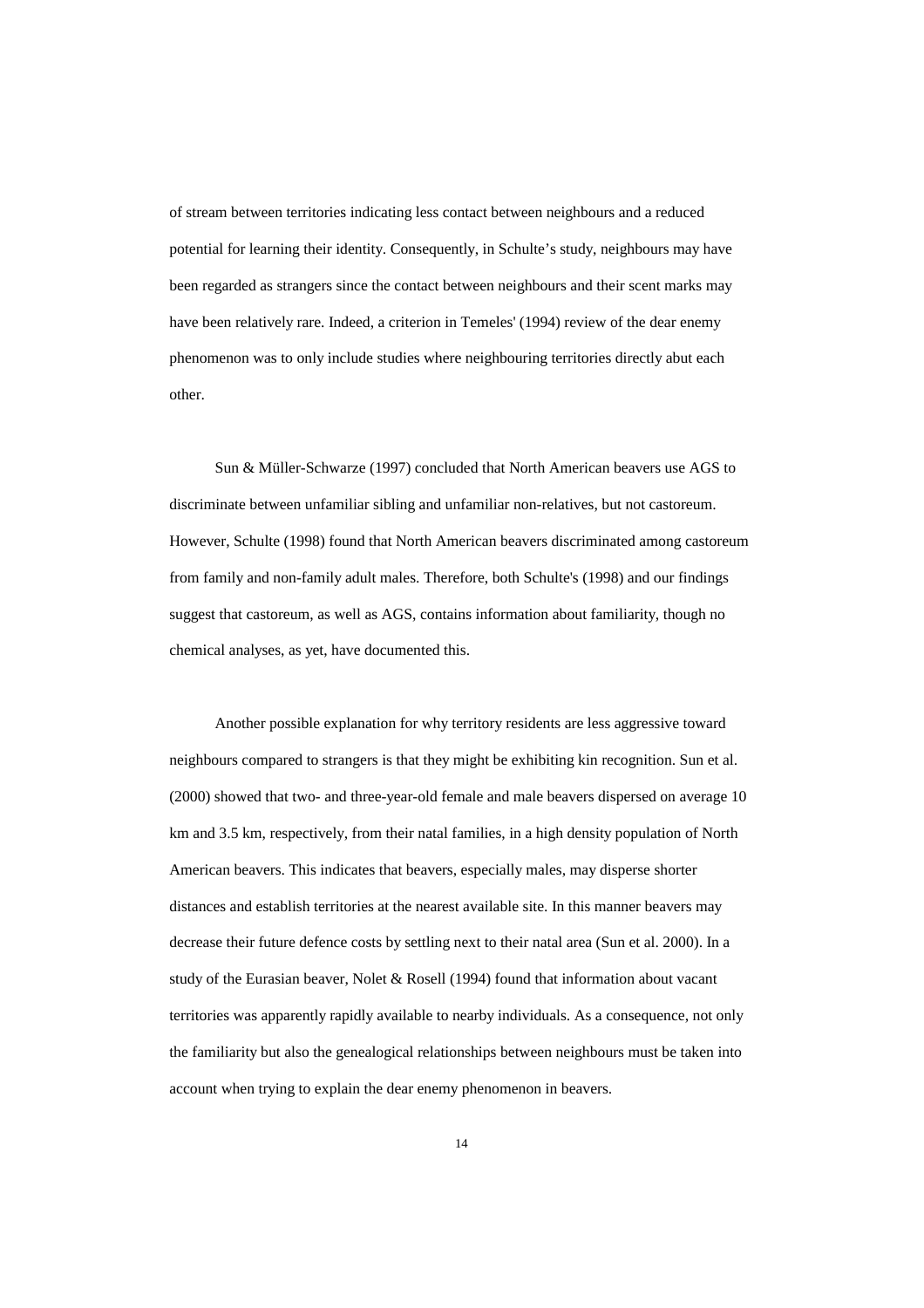## **Acknowledgements**

We thank Bjørnar Hovde, Frode Bergan and Øyvind Steifetten for excellent help in the field. We also thank Peter Busher, Yngve Espmark, Göran Hartman, Hans Kruuk, Helene Lampe, Bart A. Nolet, Howard Parker, Bruce A. Schulte, Lixing Sun and two anonymous referees for valuable discussion and/or comments on earlier drafts, Per Christian Hagen for statistical advice, and Johan Danielsen for the delivery of beaver organs. The study was supported financially by the Norwegian University of Science and Technology, and Telemark University College.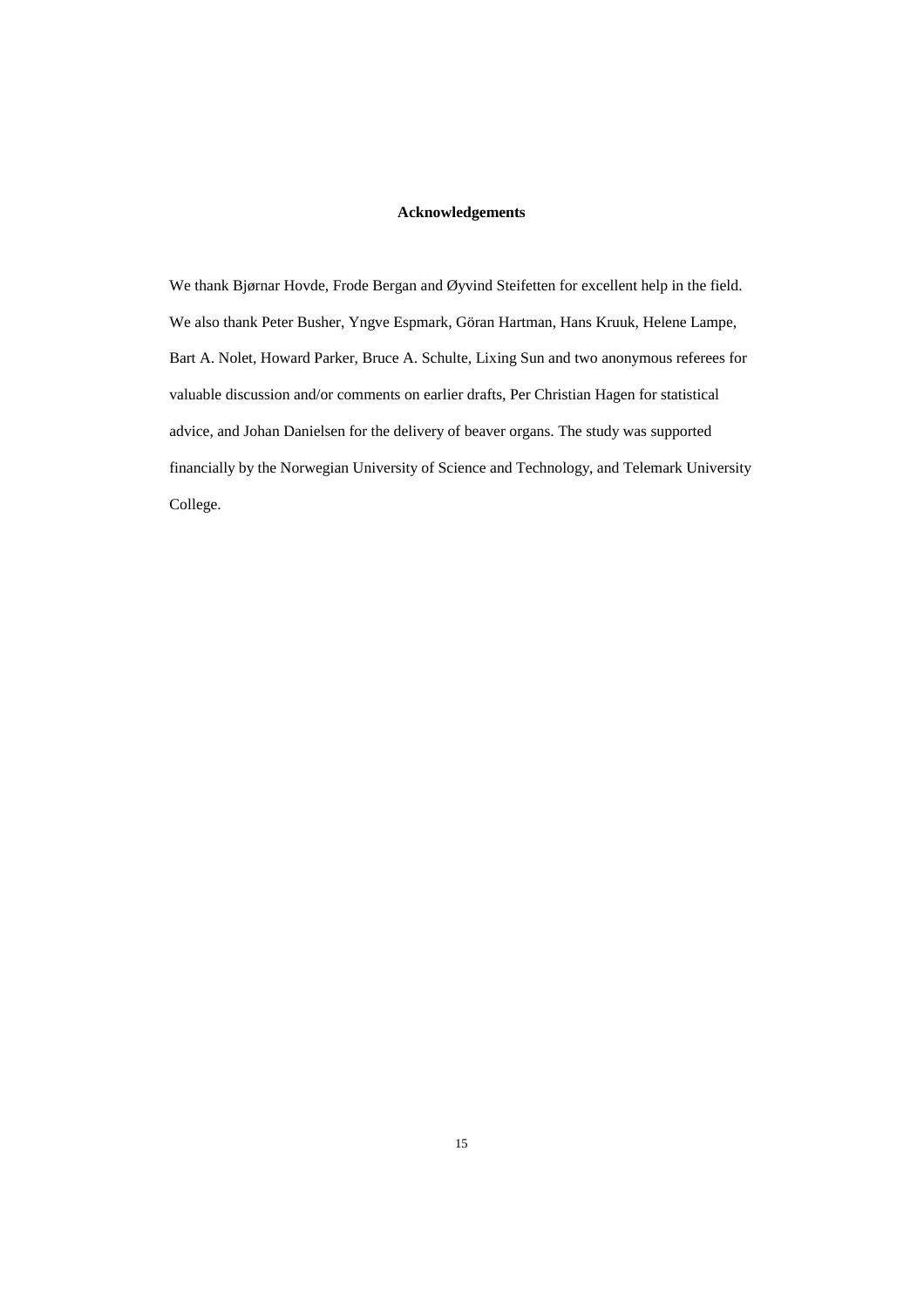### **References**

- **Brown, J. L.** 1964. The evolution of diversity in avian territorial systems. *Wilson Bulletin*, **76,** 160-169.
- **Davies, N. B. & Houston, A. I.** 1984. Territory Economics. In: *Behavioural Ecology: An Evolutionary Approach*. 2nd edn. (Ed. by J. R. Krebs & N. B. Davies), pp. 148-169. Sunderland, Massachusetts: Sinauer.
- **Ferkin, M. H.** 1988. The effect of familiarity on social interactions in meadow voles, *Microtus pennsylvanicus*: a laboratory and field study. *Animal Behaviour*, **36,** 1816- 1822.
- **Fisher, J.** 1954. Evolution and Bird Sociality. In: *Evolution as a Process* (Ed. by J. Huxley, A. C. Hardy & E. B. Ford), pp. 71-83. London: Allen and Unwin.
- **Fox, S. F. & Baird, T. A.** 1992. The dear enemy phenomenon in the collared lizard, *Crotaphytus collaris*, with a cautionary note on experimental methodology. *Animal Behaviour*, **44,** 780-782.
- **Jaeger, R. G.** 1981. Dear enemy recognition and the costs of aggression between salamanders. *American Naturalist*, **117,** 962-974.
- **Maynard Smith, J. & Parker, G. A.** 1976. The logic of asymmetric contest. *Animal Behaviour,* **24,** 159-175.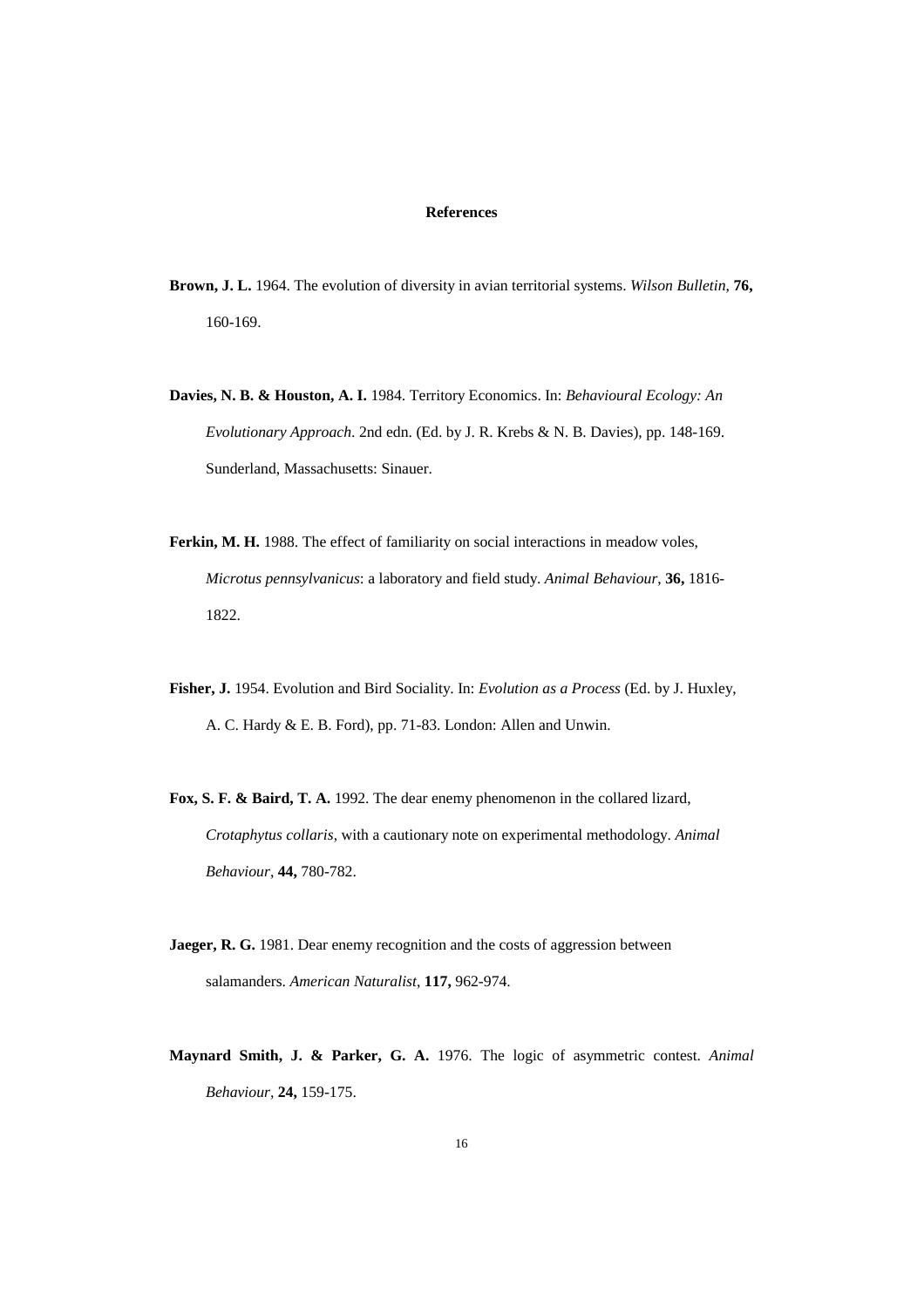**Mertl, A. S.** 1977. Habituation to territorial scent marks in the field by *Lemur catta*. *Behavioral Biology*, **21,** 500-507.

- **Nolet, B. A. & Rosell, F.** 1994. Territoriality and time budgets in beavers during sequential settlement. *Canadian Journal of Zoology*, **72,** 1227-1237.
- **Novak, M.** 1987. Beaver. In: *Wild furbearer management and conservation in North America* (Ed. by M. Novak, J. A. Baker, M. E. Obbard & B. Malloch), pp 283–312. Ontario: Ministry of Natural Resources.
- **Olstad, O.** 1937. Beverens (*Castor fiber*) utbredelse i Norge. Statens viltundersøkelser. *Nytt magasin for naturvidenskapene*, **77,** 217-273.
- **Osborn, D. J.** 1955. Techniques of sexing beaver, *Castor canadensis*. *Journal of Mammalogy*, **36,** 141-142.
- Parker, H., Rosell, F., Hermansen, T. A., Sørløkk, G. & Stærk, M. 2001. Can beaver be selectively harvested by sex and age during spring hunting? In: *The European Beaver in a new millennium. Proceedings of 2nd European Beaver Symposium, 27-30 September 2001, Bialowieza, Poland* (Ed. by A. Czech & G. Schwab). Kraków: Carpathian Heritage Society.
- **Randall, J. A.** 1989. Territorial-defense interactions with neighbors and strangers in bannertailed kangaroo rats. *Journal of Mammalogy*, **70,** 308-315.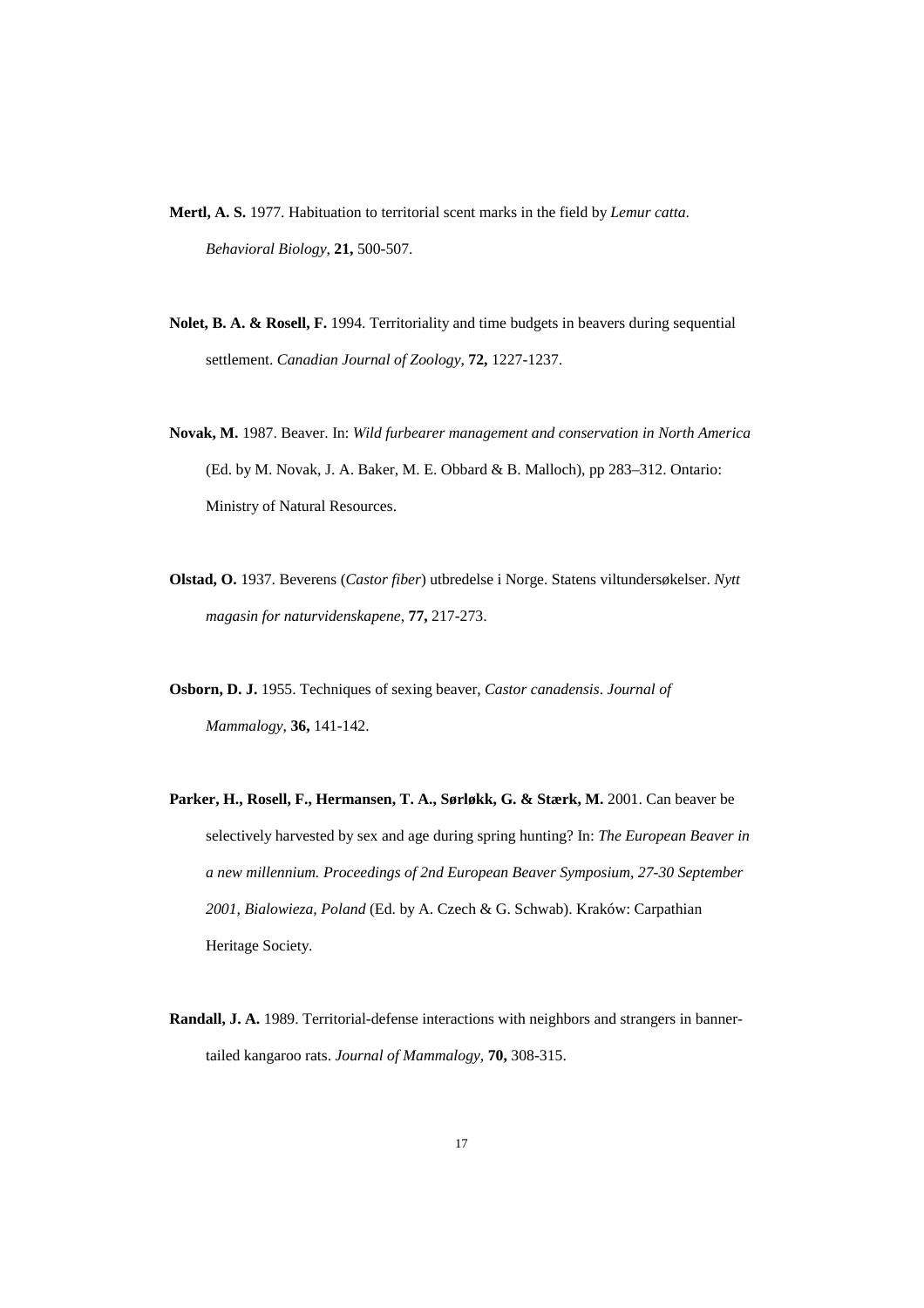- **Rosell, F. & Bergan, F.** 1998. Free-ranging Eurasian beavers, *Castor fiber*, deposit anal gland secretion when scent marking. *Canadian Field-Naturalist*, **112,** 532-535.
- **Rosell, F. & Hovde, B.** 2001. Methods of aquatic and terrestrial netting to capture Eurasian beavers. *Wildlife Society Bulletin*, **29,** 269-274.
- **Rosell, F. & Nolet, B. A.** 1997. Factors affecting scent-marking behaviour in Eurasian beaver (*Castor fiber*). *Journal of Chemical Ecology*, **23,** 673-689.

**Rosell, F. & Pedersen, K. V.** 1999. Beveren. Oslo: Landbruksforlaget*.*

- **Rosell, F. & Sun, L.** 1999. Use of anal gland secretion to distinguish the two beaver species *Castor canadensis* and *C. fiber*. *Wildlife Biology*, **5,** 119-123.
- **Rosell, F. & Sundsdal, L. J**. 2001. Odorant source used in Eurasian beaver territory marking. J. Chem. Ecol. **27,** 2471-2491.
- **Rosell, F., Bergan, F. & Parker, H.** 1998. Scent-marking in the Eurasian beaver (*Castor fiber*) as a means of territory defense. *Journal of Chemical Ecology*, **24,** 207-219.
- **Rosell, F., Johansen, G. & Parker, H.** 2000. Eurasian beavers (*Castor fiber*) behavioral response to simulated territorial intruders. *Canadian Journal of Zoology*, **78,** 1-5.
- **Schulte, B. A.** 1993. Chemical communication and ecology of the North American beaver (*Castor canadensis*). Ph.D. thesis, State University of New York.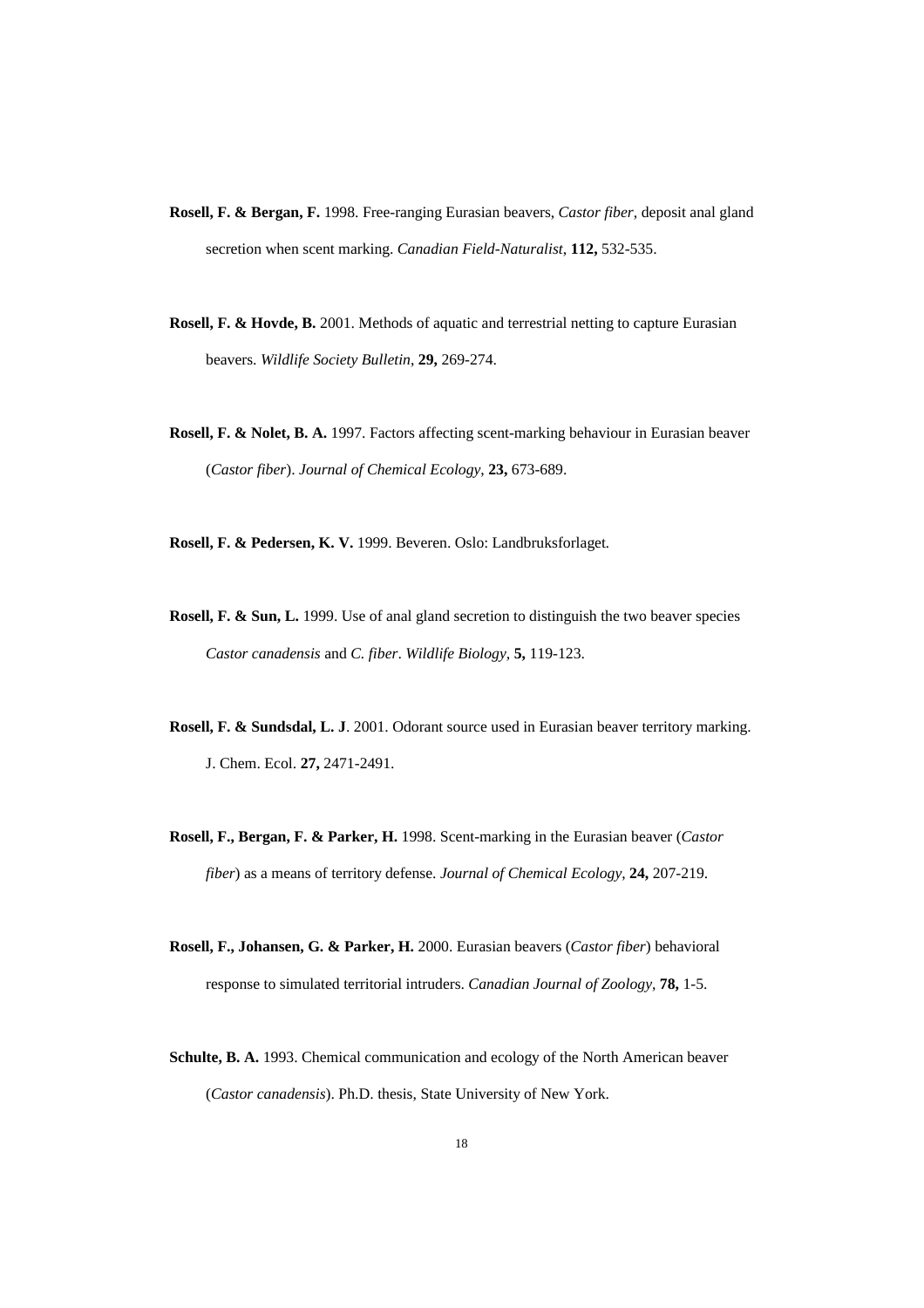- **Schulte, B. A.** 1998. Scent marking and responses to male castor fluid by beavers. *Journal of Mammalogy*, **79,** 191-203.
- **Siegel, S. & Castellan, N. J.** 1988. *Nonparametric Statistics for the Behavioural Sciences*. 2nd ed. New York: McGraw-Hill.
- **Sokal R. R. & Rohlf, F. J.** 1995. *Biometry*. The principles and practice of statistics in biological research. 3nd ed. New York: W. H. Freeman and Company.
- **Sun, L. & Müller-Schwarze, D.** 1997. Sibling recognition in the beaver: a field test of phenotype matching. *Animal Behaviour*, **54,** 493-502.
- **Sun, L. & Müller-Schwarze, D.** 1998. Anal gland secretion codes for relatedness in the beaver, *Castor canadensis*. *Ethology,* **104,** 917-927.
- **Sun, L., Müller-Schwarze, D. & Schulte, B. A.** 2000. Dispersal pattern and effective population size of the beaver. *Canadian Journal of Zoology*, **78,** 393-398.
- **Temeles, E. J.** 1994. The role of neighbours in territorial systems: when are they 'dear enemies'? *Animal Behaviour*, **47,** 339-350.
- **Wilsson, L.** 1971. Observations and experiments on the ethology of the European Beaver (*Castor fiber L.*)*. Viltrevy,* **8,** 115-266.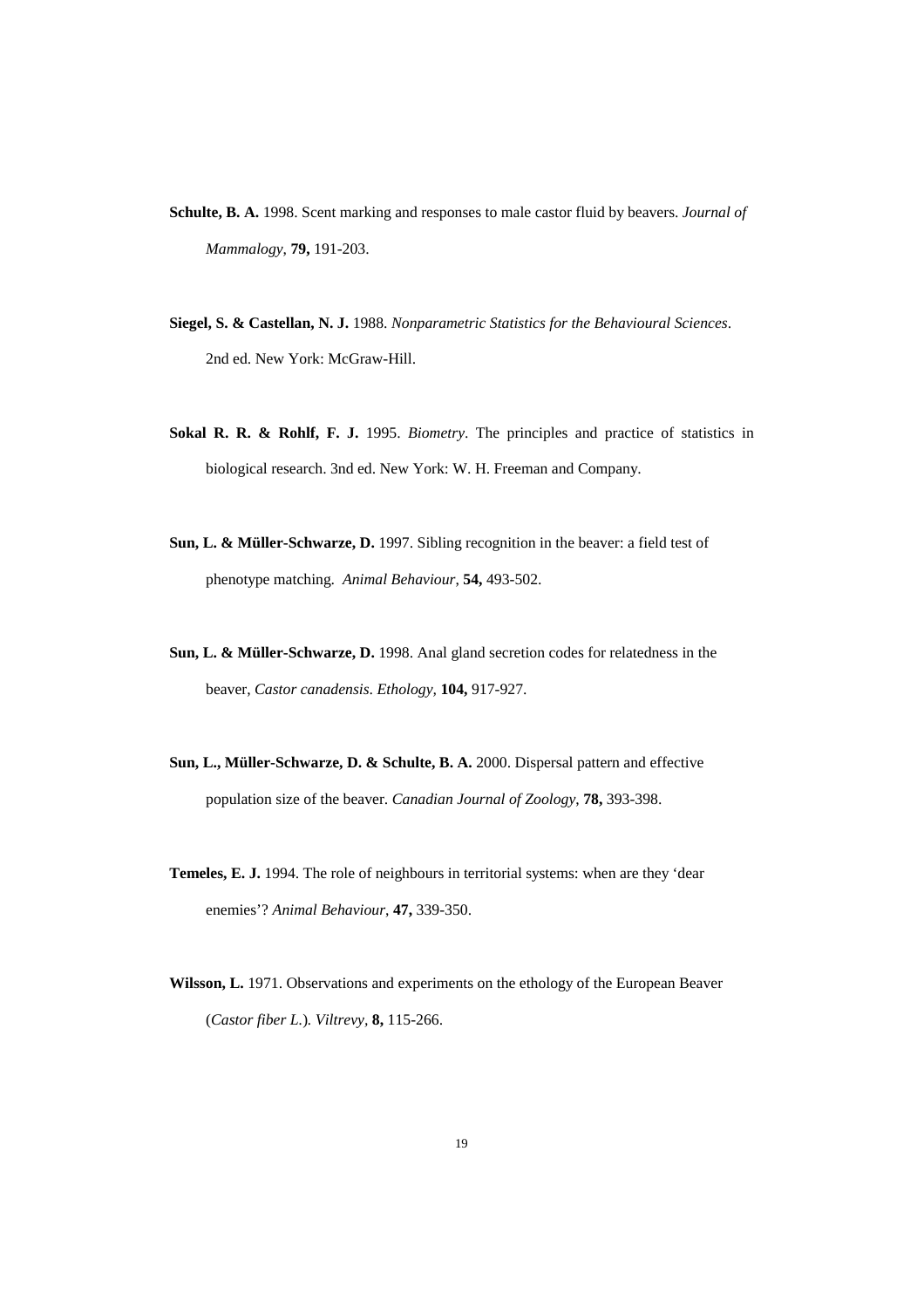**Table 1**. Rank system of increasing intensity used to measure the overnight response by beaver families to experimental scent mounds (ESMs)

| <b>ESM</b> status                | Description                                              | Rank index value |  |
|----------------------------------|----------------------------------------------------------|------------------|--|
| Intact                           | No clear sign of beaver response                         | $\theta$         |  |
| Prints/scratch marks             | Beaver footprints or scratch marks on ESM                | 1                |  |
| Bottle cap disturbed             | Bottle cap disturbed, but still on the ESM               | $\overline{2}$   |  |
| Bottle cap dug out               | Bottle cap removed and found away from ESM               | 3                |  |
| <b>ESM</b> removed               | ESM material partially removed                           | 4                |  |
| <b>ESM</b> flattened             | ESM flattened with material at least partially           | 5                |  |
|                                  | present                                                  |                  |  |
| <b>ESM</b> obliterated           | ESM completely removed and no material left              | 6                |  |
|                                  | in the original place                                    |                  |  |
| Scent marking over               | A new scent marking was detected by                      | $+1$             |  |
| the ESM or close by <sup>a</sup> | removing the bottle cap with or without <sup>b</sup> the |                  |  |
|                                  | original scent and sniffing the ESM area                 |                  |  |
|                                  | within a radius of 15 cm from the $ESMc$ , or            |                  |  |
|                                  | mud/vegetation had been deposited on or                  |                  |  |
|                                  | within 15 cm of the ESM                                  |                  |  |

<sup>a</sup>The ESM status rank could be increased by  $+1$  for all status categories except the first, i.e.

"Intact".

<sup>b</sup>If the plastic cap containing the donor scent  $(0.25 \text{ ml})$  was dislodged and moved, the ESM was impregnated with the donor scent. However, it was still possible to distinguish this scent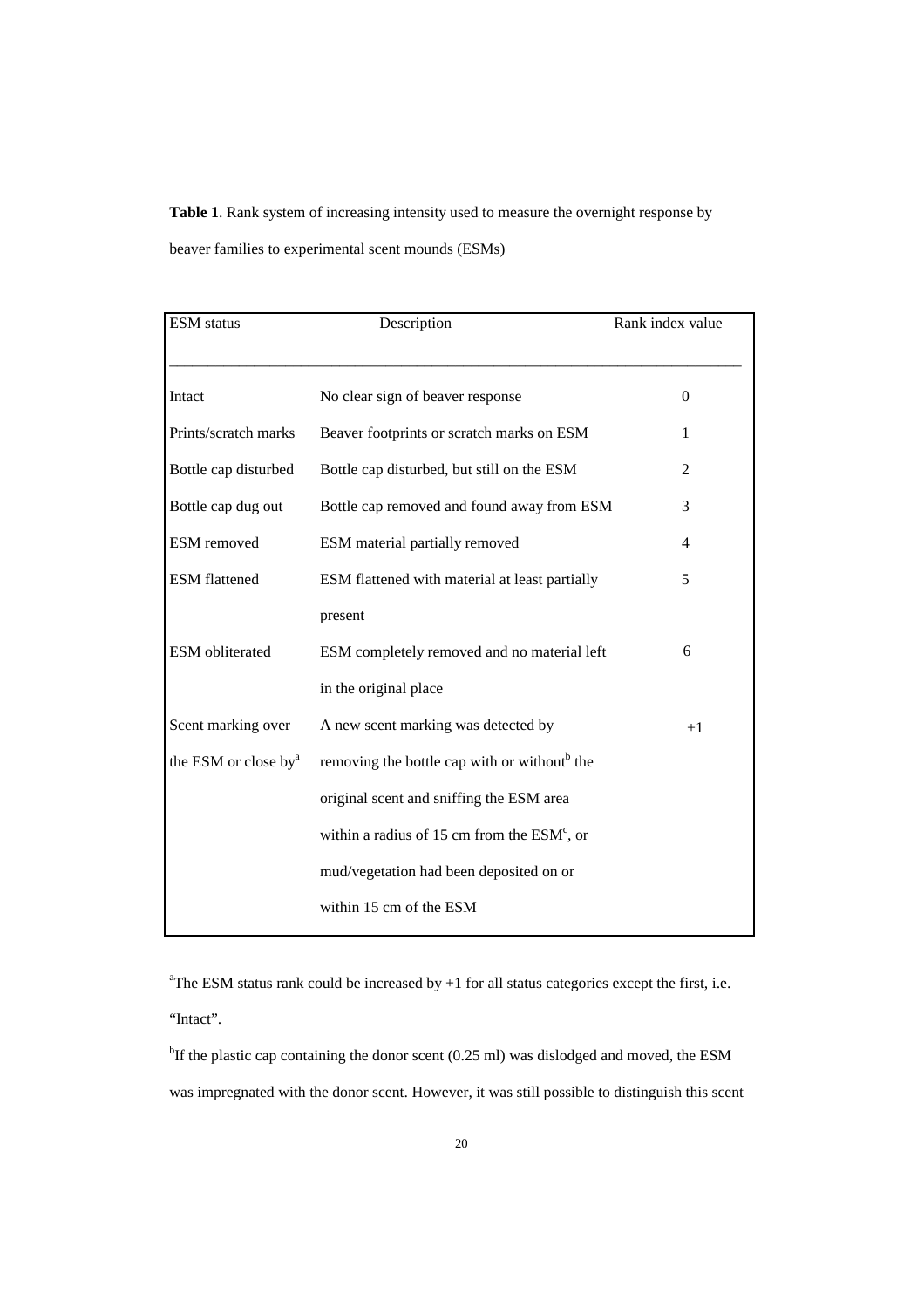from that of an overmark as the amount of scent deposited in an overmark was greater and distributed over a larger area.

<sup>c</sup>A fresh beaver scent mark is easily detectable by the human nose from a distance of 2 cm or more.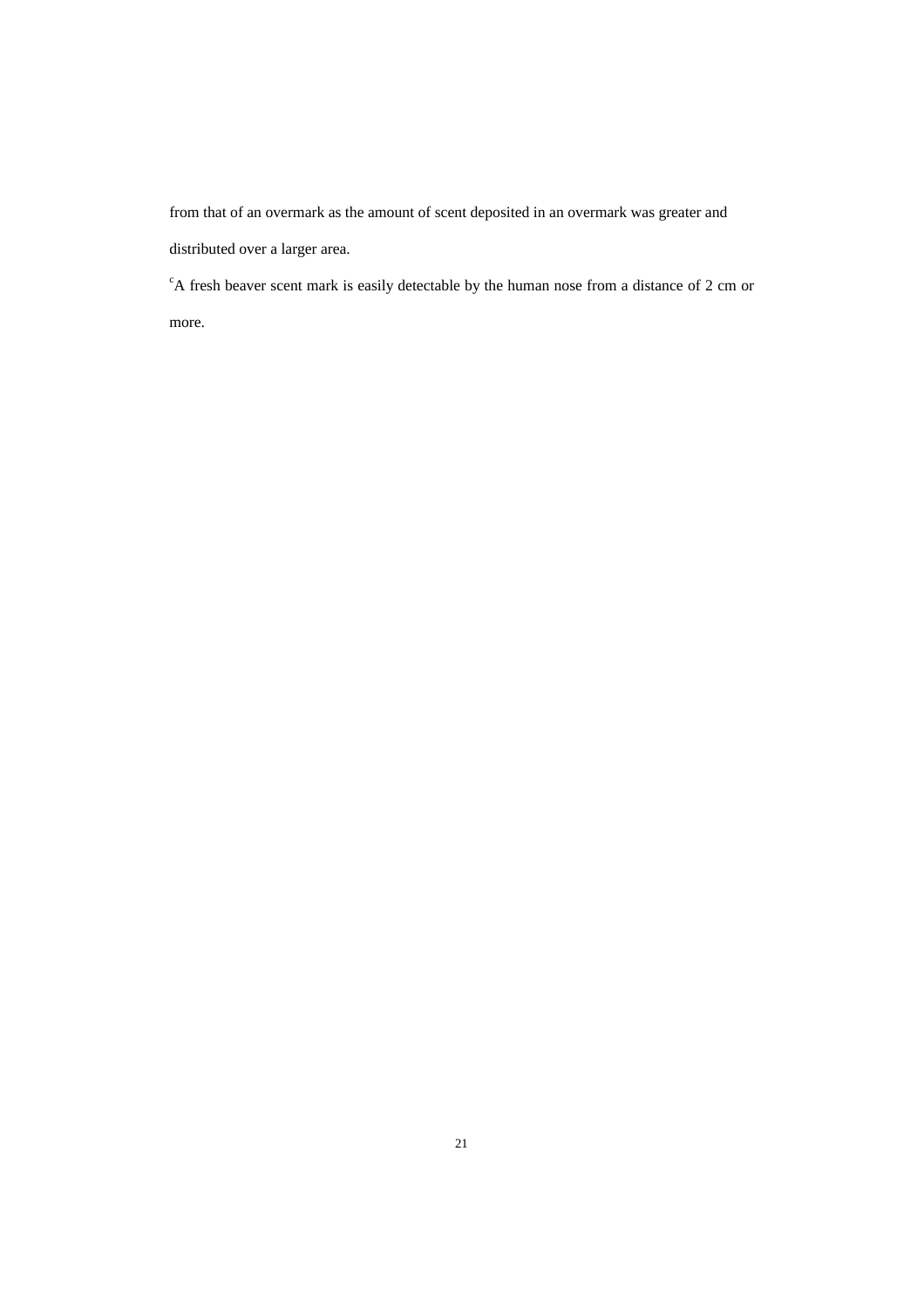Table 2. Mean beaver response ( $\pm$ SD) to four types of experimental scent mounds (castoreum from a stranger (C-S) and a neighbour (C-N) and anal gland secretion from a stranger (A-S) and a neighbour (A-N)). N=sample size

| Response                       | $C-S$                           | $C-N$         | N  | $A-S$           | $A-N$             | N   |
|--------------------------------|---------------------------------|---------------|----|-----------------|-------------------|-----|
|                                |                                 |               |    |                 |                   |     |
| Sniffing (s)                   | $26.4 \pm 21.5$ 11.7 $\pm$ 14.7 |               | 17 | $18.1 \pm 13.1$ | $7.6 \pm 10.0$ 21 |     |
| Aggressive (s)                 | $10.9 \pm 7.2$                  | $3.4 \pm 4.8$ | 16 | $9.4 \pm 10.5$  | $4.6 \pm 7.4$     | -19 |
| Overnight (rank) $5.3 \pm 1.9$ |                                 | $4.7 \pm 1.6$ | 21 | $4.6 \pm 2.1$   | $2.1 \pm 2.3$     | 28  |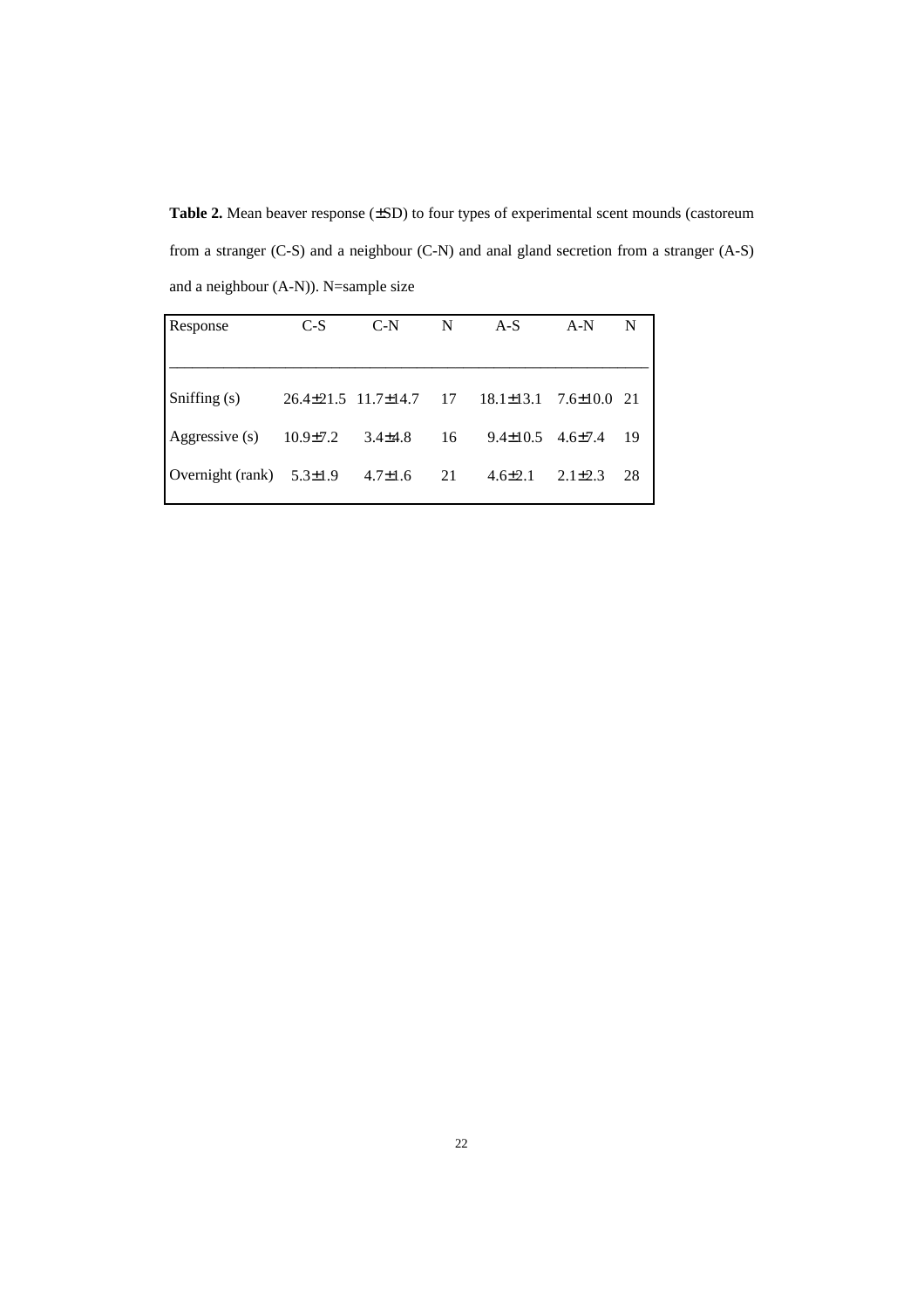### **FIGURE LEGENDS**

**Figure 1**. The experimental design of the field bioassay. The side of the lodge where the experimental scent mounds (ESMs) containing castoreum or anal gland secretion (AGS) where placed, and the position of neighbour vs. stranger scent within each pair of scent mounds (1 and 2, and 3 and 4) were chosen randomly by lot for each trial to control for side preference. The ESMs of each pair were placed 30 cm apart, and within 50 cm of the water's edge. Note that the observation site changed depending on wind direction.